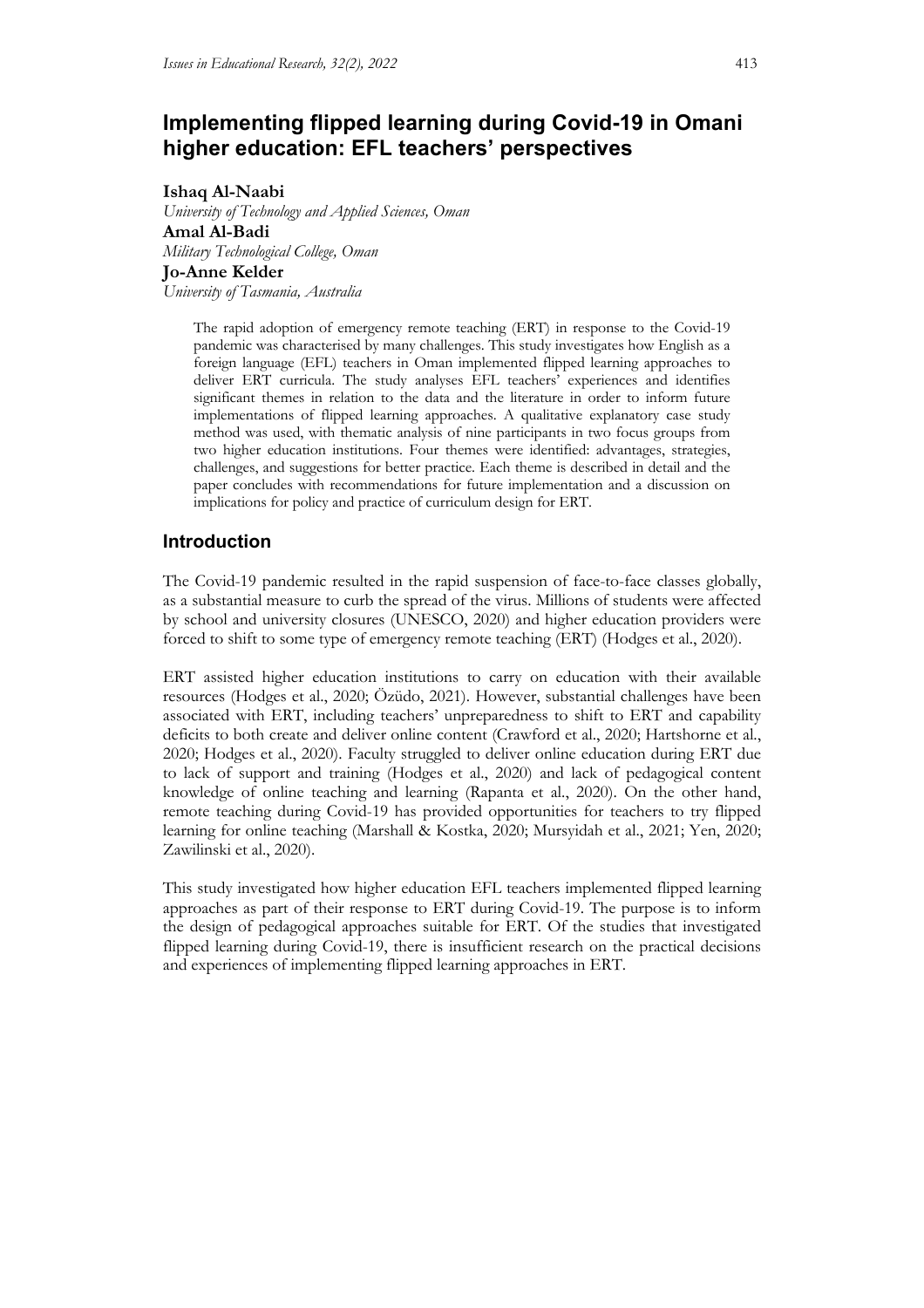This study is guided by the following research questions:

- 1. What are EFL teachers' experiences of implementing flipped learning in emergency remote teaching during Covid-19?
- 2. How can EFL teachers' experiences in flipped learning inform future implementations of flipped learning methods?

## **Flipped learning**

The flipped learning approach is an innovative instructional methodology that was initiated in 2006 by two chemistry teachers, Jonathan Bergmann and Aaron Sams (Bergmann & Sams, 2015). This approach involves basically reimagining the classroom paradigm (Tang et al., 2020) as it entails the notion of schoolwork at home and homework at school that allows for a more dynamic and interactive learning environment where students can discuss content, apply concepts and receive feedback. Akçay and Akçay (2018) defined flipped learning as, "activities traditionally conducted in the classroom (e.g., content presentation) become home activities, and activities normally constituting homework become classroom activities" (p.125). To illustrate, in flipped learning, students receive theoretical content via various technological tools, such as online videos, presentations and learning management systems, and they take notes, answer some questions, and prepare questions before the class. During class time, they engage in supporting activities, such as finding answers to the questions they prepared before the lesson, participating in group activities, practising problem-solving, discussing related ideas and having debates, presentations, or role-plays (Kvashnina & Martynko, 2016; Ozdamli & Asiksoy, 2016).

The four pillars of the flipped learning approach, *flexible environment, learning culture, intentional content and professional educator* (FLIP) can guide the process of implementing flipped learning (Bauer-Ramazani et al., 2016; Ozdamli & Asiksoy, 2016). Flexible environment indicates flexibility of time and place; learning culture explains how the learning paradigm has shifted from a teacher-centred approach to student-centred approach; and intentional content sets the aim of flipped learning to help students develop conceptual understanding and procedural fluency along with the development of their cognitive skills, by involving them in exploring materials on their own. A professional educator guides teachers in planning the flipped learning materials, evaluating the progress of students' learning, and providing feedback for their learning (Mursyidah et al., 2021; Ozdamli & Asiksoy, 2016). For flipped learning to be effective, it is essential not only to design appropriate in-class learning activities like micro-lectures, small group activities, questions and answers, hands-on experiments, students' presentations, group projects, but also to design after class learning activities, such as interactive tutorials, quizzes, audio lectures, *PowerPoint* presentations, further research, readings, and reflections (Akçay & Akçay, 2018; Yen, 2020).

Based on a review of previous research on flipped learning, Al-Naabi (2020) identified four crucial elements for a successful implementation: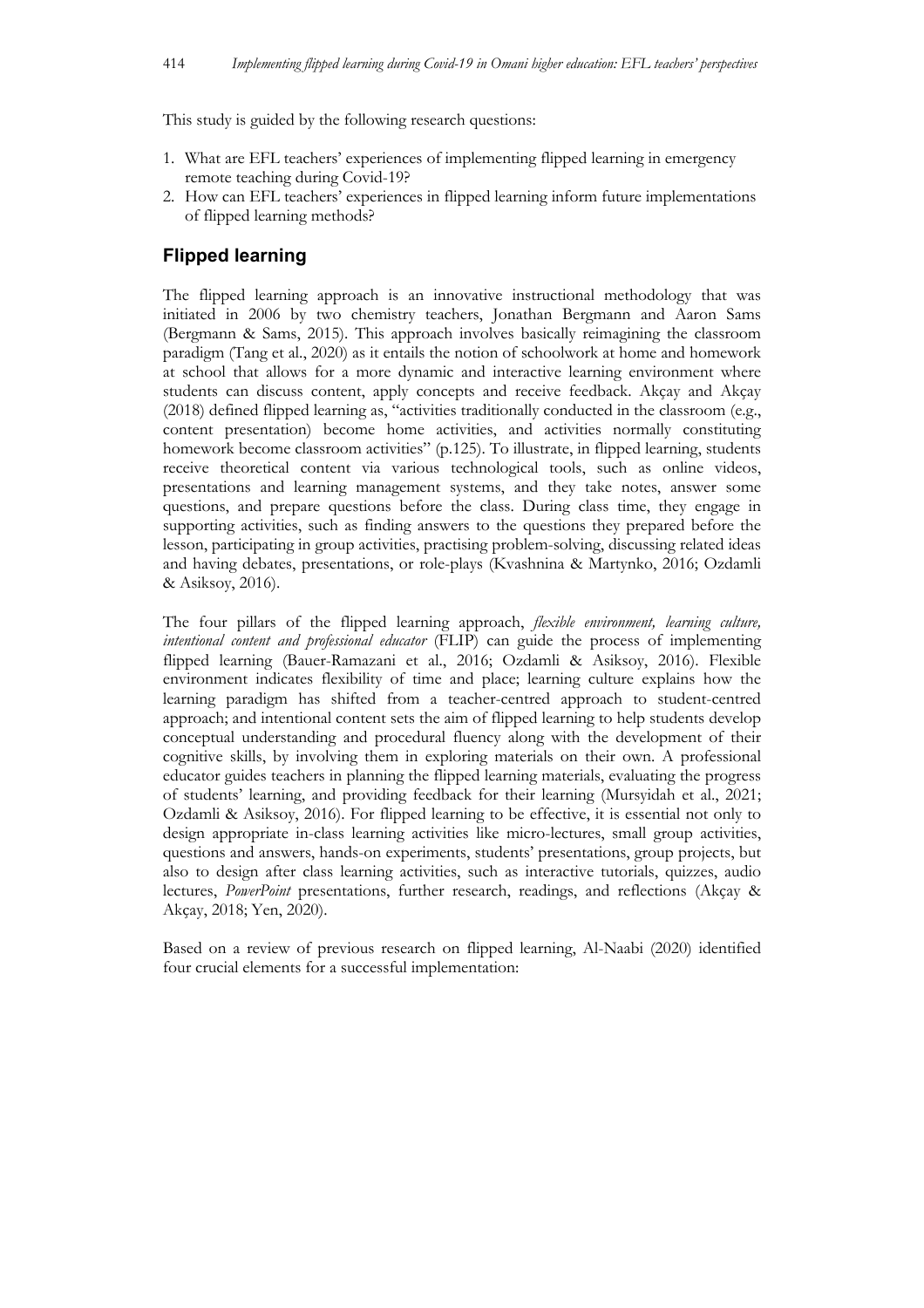- 1. Prior exposure of students to content (e.g., recorded lectures, notes, videos);
- 2. An incentive for students to prepare for class (e.g., pre-class quizzes, online discussions, online activities);
- 3. A mechanism to measure students' understanding and to ensure that students have viewed the content (e.g., graded pre-class quizzes);
- 4. In-class activities that focus on higher-level cognitive activities: active learning, collaborative, and peer learning, problem-solving and/or case studies (Al-Naabi, 2020).

### **Flipped learning during emergency remote teaching (ERT)**

Higher education institutions have made an abrupt transition to ERT to maintain learning and teaching during the Covid-19 pandemic. ERT is "a temporary shift of instructional delivery to an alternate delivery mode due to crisis circumstances" (Hodges et al., 2020). This shift happened unexpectedly and in an unplanned way (Van Veldhuizen et al., 2020), making the shift overwhelming for faculty, students, and IT departments (Tang et al., 2020; Hodges et al., 2020). Nevertheless, ERT can be empowered by integrating flipped learning that has a positive effect on students' learning, attention and evaluation of learning (Tang et al., 2020), especially in ERT learning environments characterised by a teacher's sense of humour and an encouraging classroom atmosphere (Yen, 2020). Flipped classrooms made the shift to ERT easier as they enhanced in-person course delivery and prepared for future ERT scenarios (Hodges et al., 2020; Tang et al., 2020). Veldthuis et al. (2020) claimed that flipped learning can be a successful method to meet the educational needs of ERT. While one study indicated that the use of flipped learning during ERT enhanced student learning outcomes by 70% and learning motivation by 34%, it is very crucial to consider the challenges faced by students and teachers (Mursyidah et al., 2021). Flipped learning activities (before, in-class and after-class activities) proved to promote learning performance, self-efficacy and attitudes, learning outcomes, perceptions, motivation, and independent learning (Ahmad, 2016; Ali et al., 2017; Amin & Sundari, 2020; Baytiyeh & Naja, 2017; González-Gómez et al., 2019; Iglesias-Pradas et al., 2021; G. Lee & Wallace, 2018; Mursyidah et al., 2021). The studies outlined here indicated that ERT has accelerated teachers' implementation of the flipped learning approach in ERT contexts during Covid-19.

### **Challenges associated with flipped learning**

Several research studies have identified various benefits from implementing a flipped learning approach in learning and teaching. It can offer great opportunities for enhancing learners' outcomes, engagement, motivation, preparedness, achievement, deep learning strategies, ICT skills, learning experience, autonomy, collaboration, positive attitude and perceptions, creativity, individualised learning and satisfaction (Akçay & Akçay, 2018; Bauer-Ramazani et al., 2016; Baytiyeh & Naja, 2017; Han, 2015; Marshall & Kostka, 2020; Pierce & Fox, 2012; Turan & Akdag-Cimen, 2020).

Although the flipped learning approach has some advantages, its implementation includes challenges, both expected and unexpected. Turan and Akdag-Cimen (2020) highlighted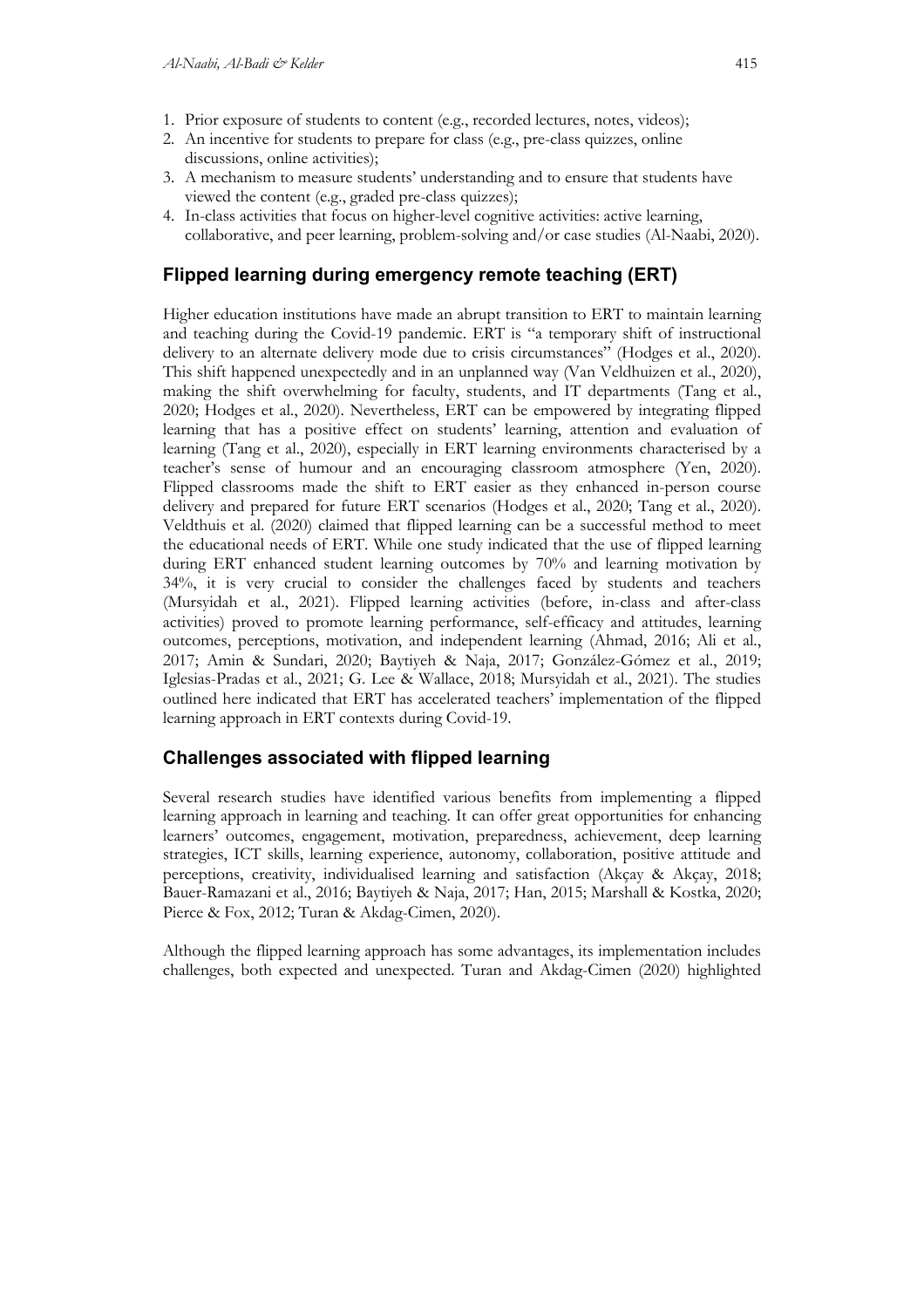some challenges of implementing the flipped classroom in the ELT context, among which were extra workload for students, technology/internet related problems, extra workload for teachers and materials writing anxiety. Likewise, Kvashnina and Martynko (2016) outlined some teacher-related challenges associated with flipped learning implementation. They claimed that flipped learning is time-consuming in terms of materials preparation, requires additional IT skills and knowledge and needs continuous maintenance. Additionally, they claimed that teachers might not be able to meet the different learning styles of their students. Besides teacher workload, need for training, Internet connectivity and poor quality of visual materials, Halili et al. (2015) highlighted some challenges regarding the emotional interest of students experience in flipped learning. Not all students wish to work together, and not all of them have self-directed learning skills. Also importantly, flipped learning does not support students with disabilities.

In their review of advantages and disadvantages of flipped learning, Akçayır and Akçayır (2018) categorised the challenges into four categories: pedagogical challenges, studentrelated challenges, teacher-related challenges, and technical challenges. Pedagogical challenges include less preparation time for students and lack of guidance outside the classroom. Student-related challenges include resistance to change, higher workload, time consumption and anxiety towards the flipped learning. Teacher-related challenges are difficulties in planning the sequence of activities, increased workload, difficulty in designing and managing tasks, and being time-consuming. Technical-related challenges include teachers' and students' technical competency, quality of videos, inequality of access to technology and specific infrastructure requirements. Furthermore, researchers have described critical challenges describing numerous negative comments from the students' perspective that flipped learning had significant perceived challenges, including technology issues, technology access, and assessment concerns (Lape et al., 2016; Yong et al., 2015; Das et al., 2019)

One of the prominent challenges in implementing flipped learning is institutional support. Flipped learning is challenging for some students and teachers, due to the additional technology resources required outside the institution. Ansori and Nafi (2019) found that accessibility to the lesson outside the classroom that depended on computer and Internet access could affect flipped learning implementation. Akçay and Akçay (2018) and Huang and Hong (2016) highlighted some challenges related to lack of institutional support, parental bias, and investment in computer resources by the institution.

It is concluded from the above studies that the effectiveness of flipped learning relies on three factors:

- teachers who are willing to prepare activities to underpin flipped learning: before-class, in-class, and after-class activities;
- students who can undertake extensive out-of-class work and who can be independent and responsible learners; and
- a dynamic learning environment that encourages students to acquire knowledge and inspires them to advance their skills.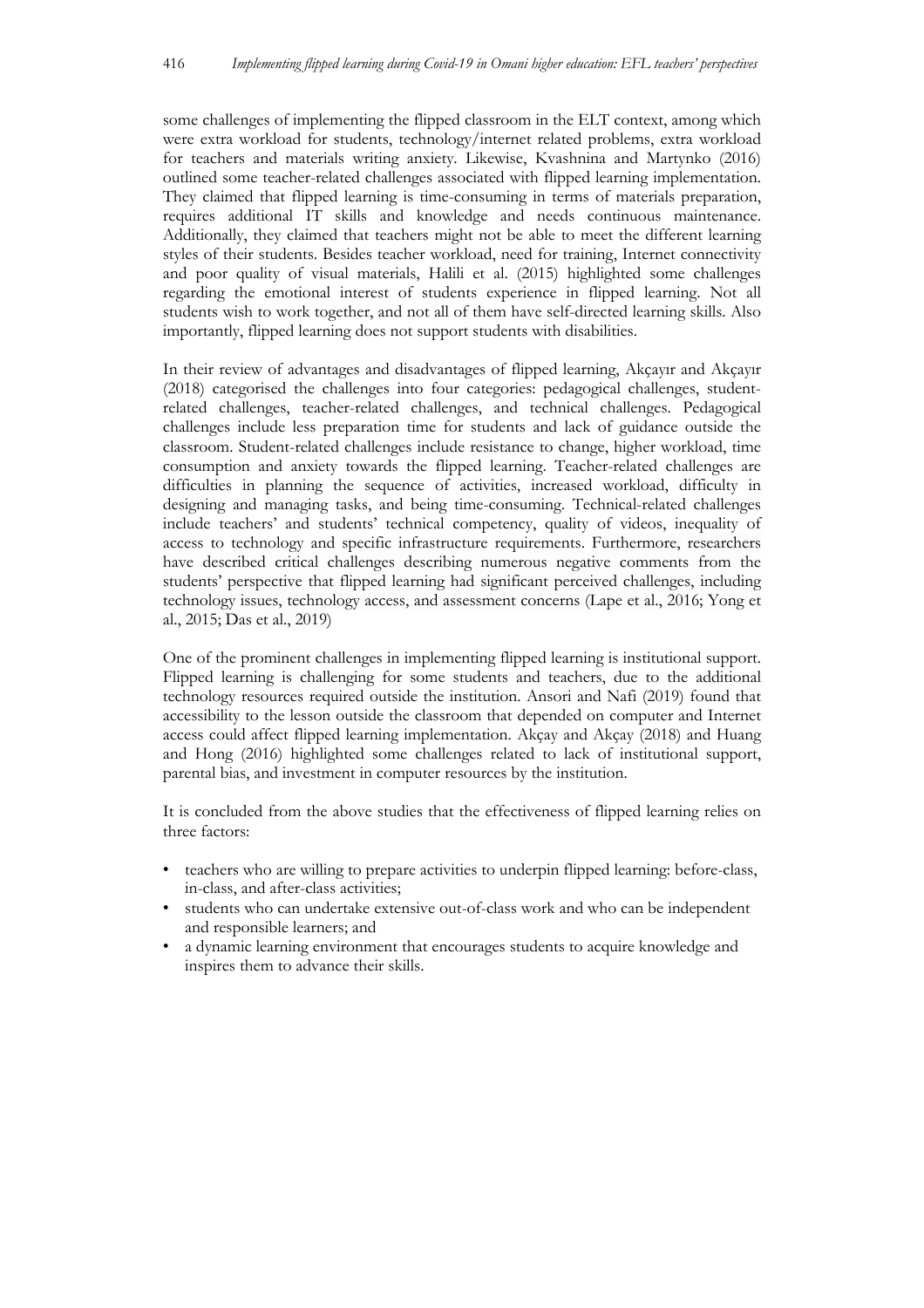Implementing flipped learning might face four different challenges:

- teacher-related challenges: training, preparation time, workload and domestic responsibilities, teaching materials design and development.
- student-related challenges: lack of interest, different learning styles, lack of selfregulated learning skills.
- technical challenges: a limited design for accessibility, poor quality of audio/visual/text materials, poor technical skills (teacher and students), poor Internet connection.
- institutional challenges: policies that do not support the flipped learning approach curriculum, objective and traditional assessment methods that do not match alternative assessments suitable for flipped learning.

### **Method**

The authors selected a qualitative explanatory case study design because it allows the researchers to closely understand a process and how a particular program or a method has been implemented (Creswell, 2018; Mills & Gay, 2015). A case study design was deemed appropriate because it can provide a clear and sufficient description of the studied phenomenon (Mills & Gay, 2015) to gain a deep holistic view of the research problem (Creswell, 2018).

### **Data collection**

The authors used a focus group discussion for data collection. Focus group discussion was used to obtain rich and deep data from the interaction of the group members (Rabiee, 2004) and to create a safe environment for the participants to reflect on their teaching strategies (Dilshad & Latif, 2013). Based on the reviewed literature, the authors collaboratively developed a focus group discussion guide to ensure systematic data collection (Appendix A). The guide was reviewed by three external academics to ensure its content validity. Two focus group discussions were conducted online through *Microsoft Teams*. It was conducted in English as English is the medium of instruction in both institutions. The first author moderated the discussions, while the second author attended the discussions and took notes. Four days prior to a focus-group online discussion, an information sheet was emailed to the participants to give them some background details about the project and to communicate the discussion guidelines. The authors gained ethical approval for data collection through the Research Committee Review Board. The Board asked for the anonymity of participants and institutions when publishing the results. Also, the Board asked for conducting the discussion groups two weeks ahead of the final exams so that data collection would not disturb the participants' administrative and teaching commitments. The authors used *Otter* (web-based video transcription software) to transcribe the data and the second author reviewed the transcription.

### **Sample**

The study used purposive snowball sampling with nine teachers from two higher education institutions in Oman selected for each discussion (4 teachers participated in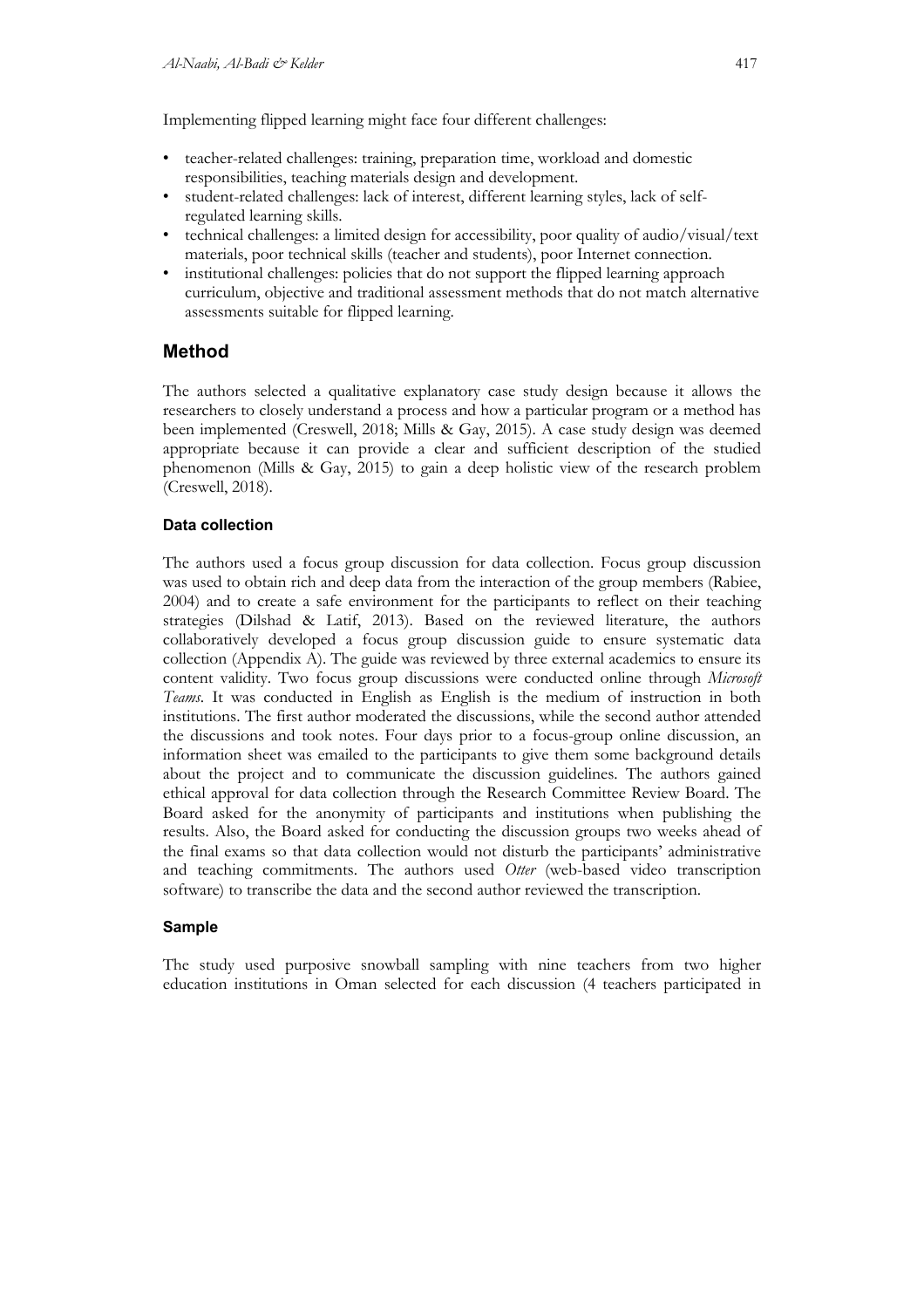discussion 1 and 5 teachers participated in discussion 2). The teachers in both discussion groups were EFL teachers (Appendix B presents demographic information). The selection of the participants was based on the following criteria:

- involvement in teaching and learning in ERT during Covid-19;
- basic knowledge of online pedagogy and flipped classroom methods;
- more than five years of teaching experience in higher education.

### **Context**

The study was conducted in two Omani higher education institutions, specifically in the Foundation Program. In both institutions, the one-year program aims to equip undergraduate students with English, mathematical, information technology and study skills. During Covid-19, the students were taught English language virtually through Microsoft Teams and *Moodle*. The classes included both female and male students, ranging from 15 to 20 students in each class.

### **Data analysis**

An inductive thematic analysis was used following Braun and Clarke's (2006) six steps: data familiarisation, coding data, searching for themes, reviewing themes, defining and naming themes, and writing up. Before conducting data analysis, the second author checked the transcribed focus group discussion. The two authors read the transcripts to become familiarized with the data. The first author imported the transcript to *ATLAS.ti 9* (data analysis software) to facilitate the data analysis. Using the analysis software, two authors coded the data and searched for the themes independently. The authors conducted a virtual meeting to discuss and review the codes and themes, based on the generated coding report from *ATLAS.ti 9*. After two rounds of revisions, the authors collaboratively defined and named the themes. Finally, the themes were divided among the authors for the write-up of the results.

### **Analysis and discussion**

The inductive thematic analysis identified four broad themes: advantages, strategies, challenges and suggestions for better practice. This section presents the results of the focus group discussions combined for all participants, with differences noted. Participants are identified as Teacher 1A (Institution 1 discussion group, Teacher A) … Teacher 2D (Institution 2, Teacher D).

### **Advantages of flipped learning during ERT**

The participants expressed a common view that flipped learning was beneficial in ERT during Covid-19 at different levels. First, all participants in both discussion groups valued flipped learning as it saved a lot of class time. Teacher 2B said that there was not enough time to cover the assigned writing material in class as each writing topic was considered for one week. Using flipped learning, the teacher was able to provide content to students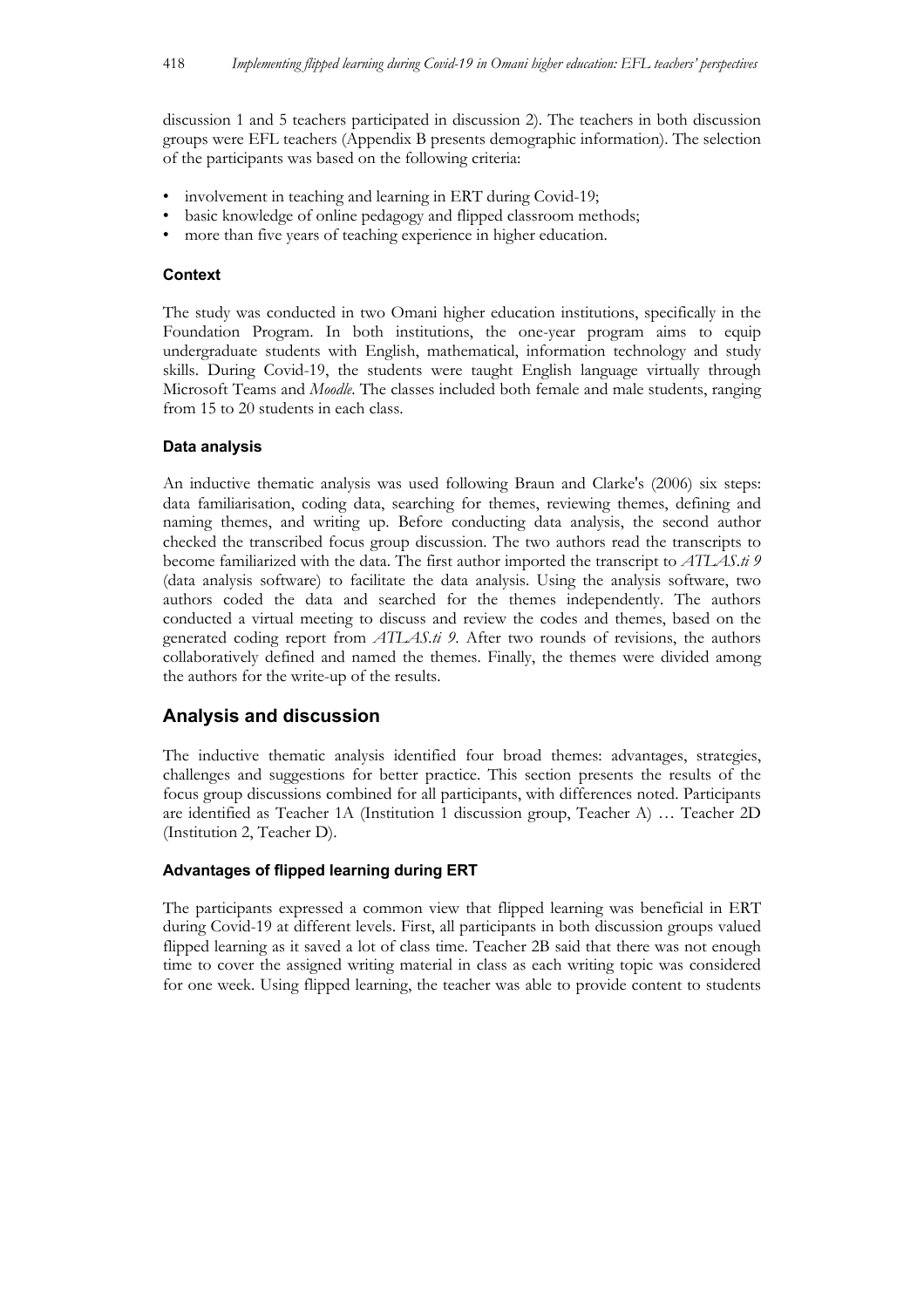using videos and dedicate the virtual class time for actual writing and providing feedback. Similarly, Teacher 1C mentioned that as students watched the videos before the class, the teacher utilised the class time to answer students' doubts and questions on grammar without spending much time explaining grammar rules.

The participants stated that flipped learning provided students with better exposure to the language. The teachers made this conclusion based on the pre-class activities, including videos, readings, practice activities, website links, etc. Teacher 1A reported that in addition to the class talk between the teacher and students, the pre-class videos gave students better exposure to the language.

Second, flipped learning was associated with better student engagement and better student motivation. The participants reported that reading the materials and watching the videos before the class made the students more confident to participate in the class discussion. Additionally, watching the videos before the class made them knowledgeable about the topics discussed in the virtual classroom. Also, this enhanced student motivation because students were able to participate in the class activities.

### **Strategies used in flipped learning during ERT**

While teachers in both institutions used various strategies for flipped learning, some of these strategies were identical. Regarding pre-class activities, teachers in both institutions depended on email to convey the content to their students at the beginning of the shift to ERT during Covid-19 as eLearning platforms were not set up. While some teachers in the second institution emailed the content to the students and encouraged them to do the preclass activities by sending reminders, teachers from Institution 1 sent simplified emails to ensure that students completed the pre-class activities. One of the teachers said that she used to send her students an email with a simplified bullet points list, so the students know exactly the tasks they should do before the virtual class.

The teachers depended on different platforms to ensure the completion of the pre-class activities. Teacher 2B mentioned that she used *Edpuzzle* online interactive content creation software to track her students' view of the videos and *PowerPoint* presentations. Similarly, teachers in Institution 1 highlighted the benefit of the learning management system (LMS), *Moodle*, that enabled them to check students' access to the lesson content.

Requiring students to take notes of the videos and reading materials in the pre-class activities was a common strategy among teachers in both institutions. The teachers of Institution 2 emphasised the importance of note-taking skills as a study habit for the success of pre-class activities. Teacher 2C mentioned that note-taking helped students in completing in-class activities faster.

Regardless of the agreement among the teachers of both institutions on the use of videos in the pre-class phase, the teachers of both institutions considered using reading materials as a good alternative. However, Teacher 1C argued that videos could be much easier for the students to comprehend than the reading materials.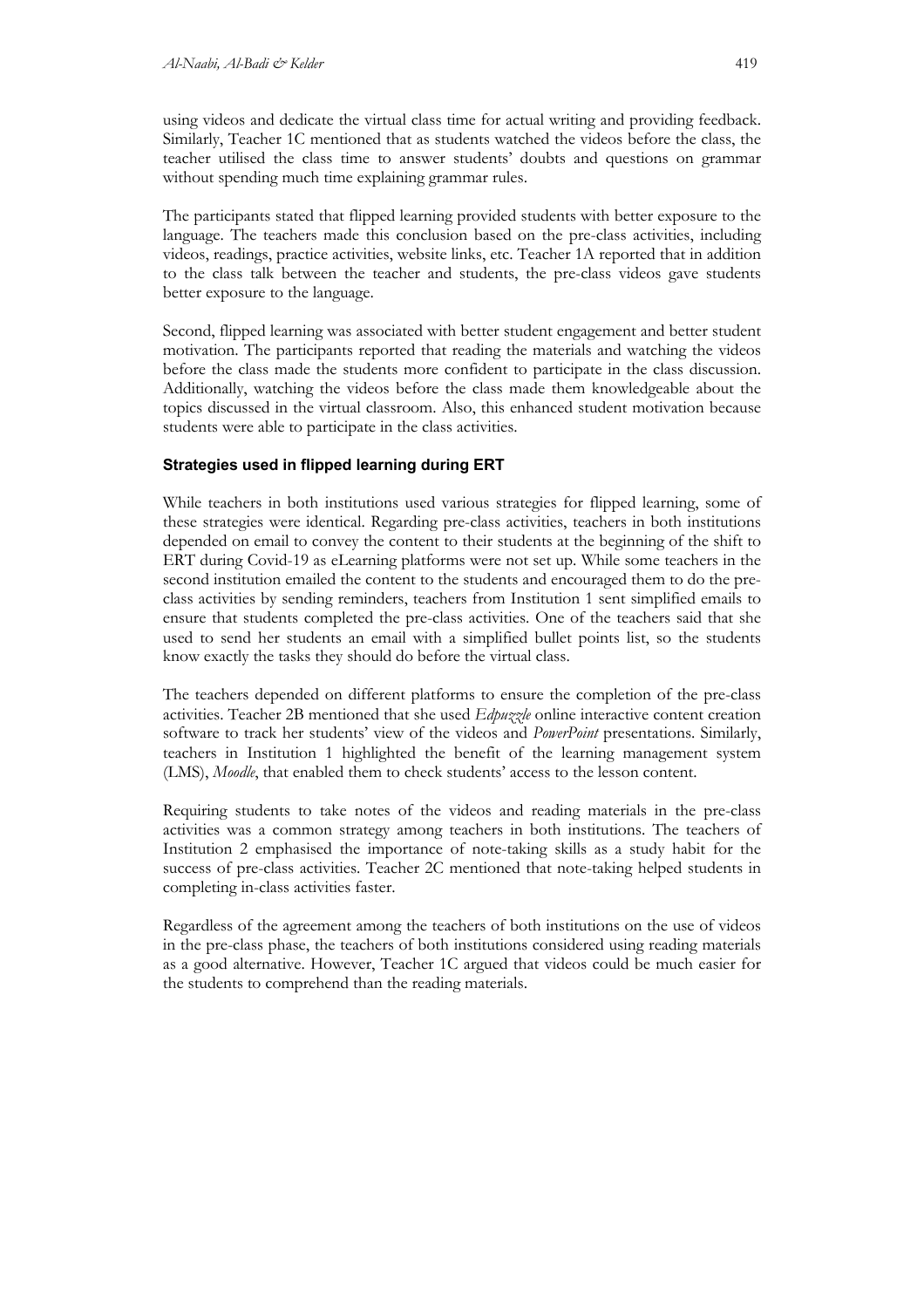The teachers in Institution 2 argued for the importance of providing authentic materials for the students. Teacher 2B stated that all materials used for EFL students should be authentic materials for better language exposure.

Regarding in-class strategies, participants agreed on using question and answer (Q&A) activities, discussions, and group work. Teacher 1B used Q&A with her students to check their understanding of the content of the pre-class videos. Most of the teachers utilised discussions to further explain confusing points. As an example, Teacher 2B said that she videotaped the writing lesson explaining important parts of the writing process and she utilised the class time to apply the writing tips they learned from the video. In addition, group work was one of the common in-class activities. Teacher 2D indicated that she used breakout rooms to group her students for class discussion. However, some teachers were still new to the breakout room strategy. Teacher 1C admitted that she postponed the use of breakout rooms because she said that she should master it before trying it out with her students. A very important point to note in group-work activities was the individual differences between students. Most teachers believed that grouping students of the same level together was essential to ensure that all students accomplished in-class activities.

For the post-class strategies, most of the teachers used the assignment tool in the LMS *Moodle*, as a post-class activity. Most of the participants in Institution 1 created different follow-up assignments in *Moodle*, set a deadline and provided e-feedback. In addition to the assignment, Teacher 2D used reflection writing in her post-class activities.

#### **Challenges of implementing flipped learning during ERT**

Teachers faced various challenges in implementing flipped learning in ERT during Covid-19. These challenges can be classified into three main categories: student-related challenges, teacher-related challenges, and institution-related challenges (Figure 1).

Regarding student-related challenges, the most common challenge in the dataset was students not doing the pre-class activities. Most teachers reported that many of their students did not perform the pre-class activities. Teacher 1B traced this challenge to the quick shift to ERT and students' unfamiliarity with the teaching method. Teacher 1C added institution readiness as another reason for students' weak responses. He further explained that the curriculum was not designed for flipped learning and the pre-class activities were prepared by the teachers with the help of colleagues. Teachers experienced the same challenge in Institution 2, adding other reasons. First, Teacher 2C associated the challenge with students' multi-level language skills. Talking about students' multi-level language proficiency, Teacher 2E noticed that students with better language skills and high achievers performed the pre-class activities. When asked about the reasons, the majority of the teachers stated that high achievers had better confidence in language use and they were not concerned about making any mistakes. However, they mentioned that low achievers lacked confidence and were more concerned about committing language errors that can affect their self-image.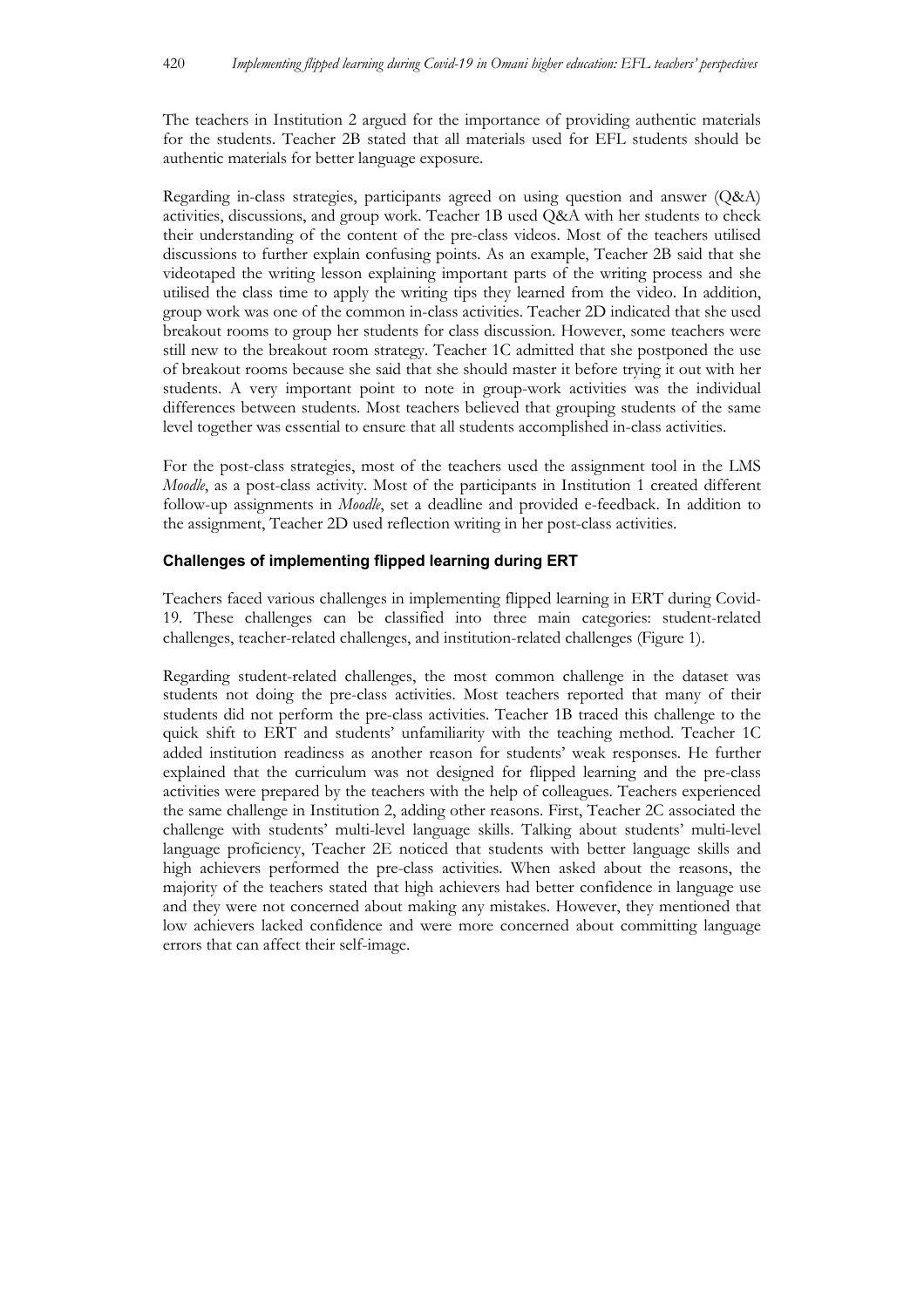

Figure 1: A summary of challenges faced in implementing flipped learning during ERT

Teachers in both discussion groups commented that students' socio-economic status affected the implementation of flipped learning. Since many of the students did not have computers at home, they were unable to attempt the pre-class activities and join the virtual classes. Also, these students were not able to be on camera. Instead of using a computer, they depended mostly on their smartphones that, according to Teacher 1D, were not very comfortable for doing the activities. Although the first institution provided students with computers and required their students to be on camera, poor home infrastructure and Internet connectivity posed various challenges for students. Since students in Institution 1 used laptops and were on camera during their virtual classes, teachers could notice an improvement in their performance.

The discussion revealed that some students in both institutions were not highly motivated to do the pre-class and during-class activities. Teacher 1A associated this challenge with the preparation of the material since the materials were prepared by the teachers during the teaching time. Since implementing a flipped learning method was a teacher-led initiative in Institution 2, students' lack of motivation was more serious. In addition to lack of motivation, teachers reported weak student interactions and engagement in the class discussion. Teacher 2B and Teacher 2C argued that students' poor language skills contributed to their weak participation in the class. Teacher 2D thought that the design of the pre-class and during class activities was the cause of students' weak class participation. She further explained that the materials were prepared by the teachers and were not evaluated and reviewed due to time constraints. Discussing the same issue, Teacher 2E reported that many of the materials in the textbooks were not engaging and motivating to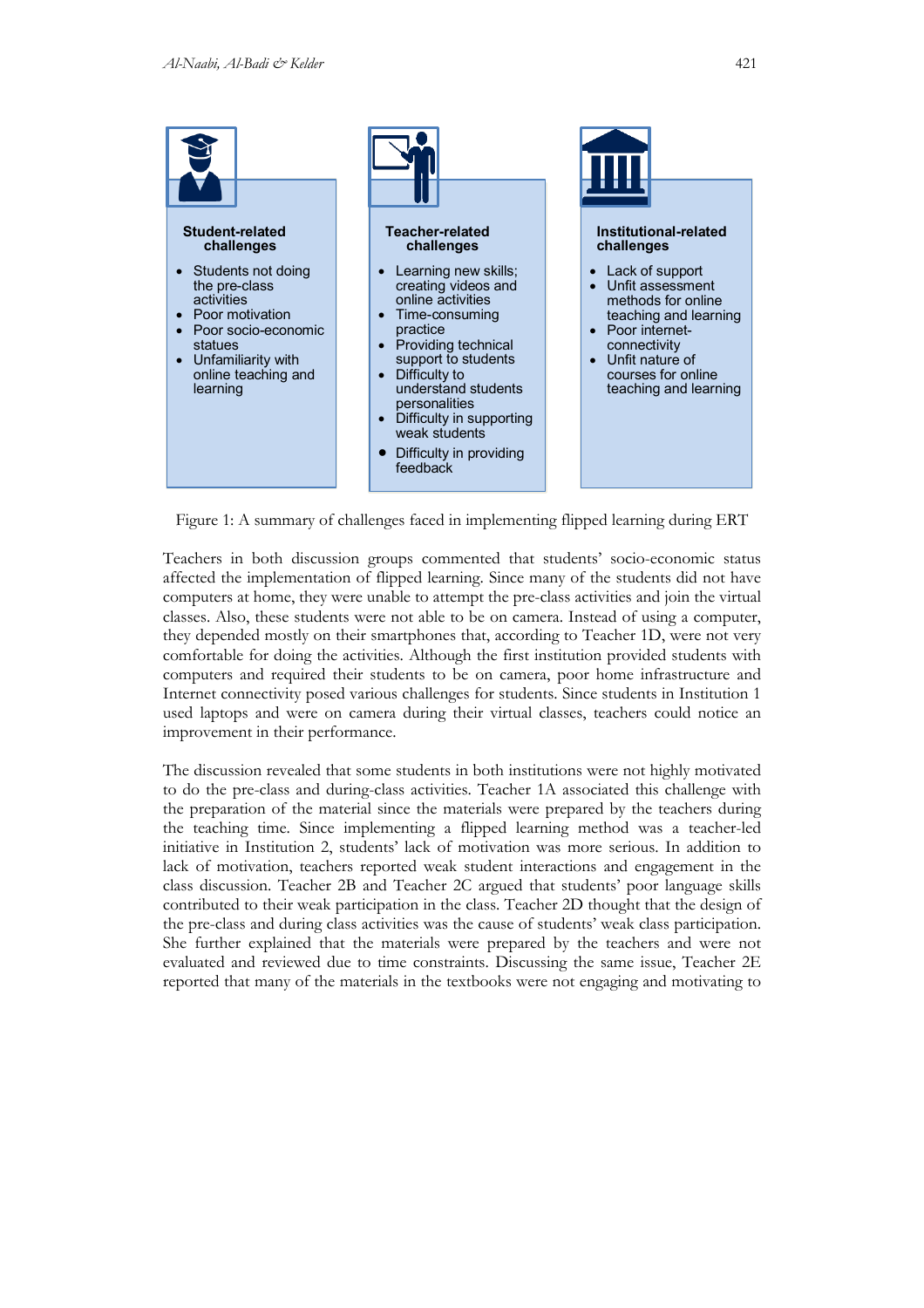students. Most teachers in both institutions related weak students' interaction with poor assessment strategies. In both institutions, the ungraded pre-class activities made students unwilling to do them, which consequently contributed to their class interaction and engagement.

Whilst a minority of the teachers in both groups reported students' basic information technology knowledge as a challenge hindering the implementation of flipped learning, some teachers argued that many students were not familiar with online teaching and learning and this caused many challenges for them. Teacher 2A mentioned that her students were not comfortable studying online, and they needed some personal face-toface support.

Different challenges related to teachers influenced the implementation of flipped learning in ERT during Covid-19. The sudden shift to ERT required teachers to shift, adjust and create the content for online delivery and this was the common challenge faced by the majority of teachers in both institutions. To further illustrate, the teachers in both institutions created the videos for their classes themselves. Teacher 2A and Teacher 2D tried to search for online videos from *YouTube*, but most of the videos were not suitable for their students and the course content. Teacher 1B stated that making videos for their classes was a new skill set that they had to learn. In Institution 1, teachers shared the videos they created with their colleagues to save time and collaborate in creating the content concurrently as teaching during the semester. However, in Institution 2, teachers created videos individually for their students.

Implementing flipped learning was a very time-consuming practice for teachers in both institutions. First, preparing the pre-class materials consumed a lot of time. They needed to create videos and they needed to learn and create the videos by themselves. Teacher 2C mentioned that the content of the courses was not suitable for online teaching and learning and consequently they needed an extra effort to transfer the content to videos and worksheets for online learning. Teachers also had to create exercises and quizzes in *Moodle* for students to answer before the virtual class. As some students were not able to view the content before the virtual class, teachers had to repeat and discuss the content in the class, and this took some of the class time.

In both institutions, teachers provided technical support to their students when needed. For example, they mentioned that they helped students in learning the basics of the learning management system and the video conferencing software. Teacher 1B said that she had to help her students to master the *Microsoft Teams* assignment feature because she asked her students to submit their written work using the assignment feature.

Since there was no physical contact with the students and since being on camera was optional in Institution 2, teachers faced difficulties in understanding students' personalities, characteristics, and needs. While a minority of the teachers were able to encourage their students to participate in the class discussion, most of them mentioned that supporting weak and passive students and comforting them was a challenging task.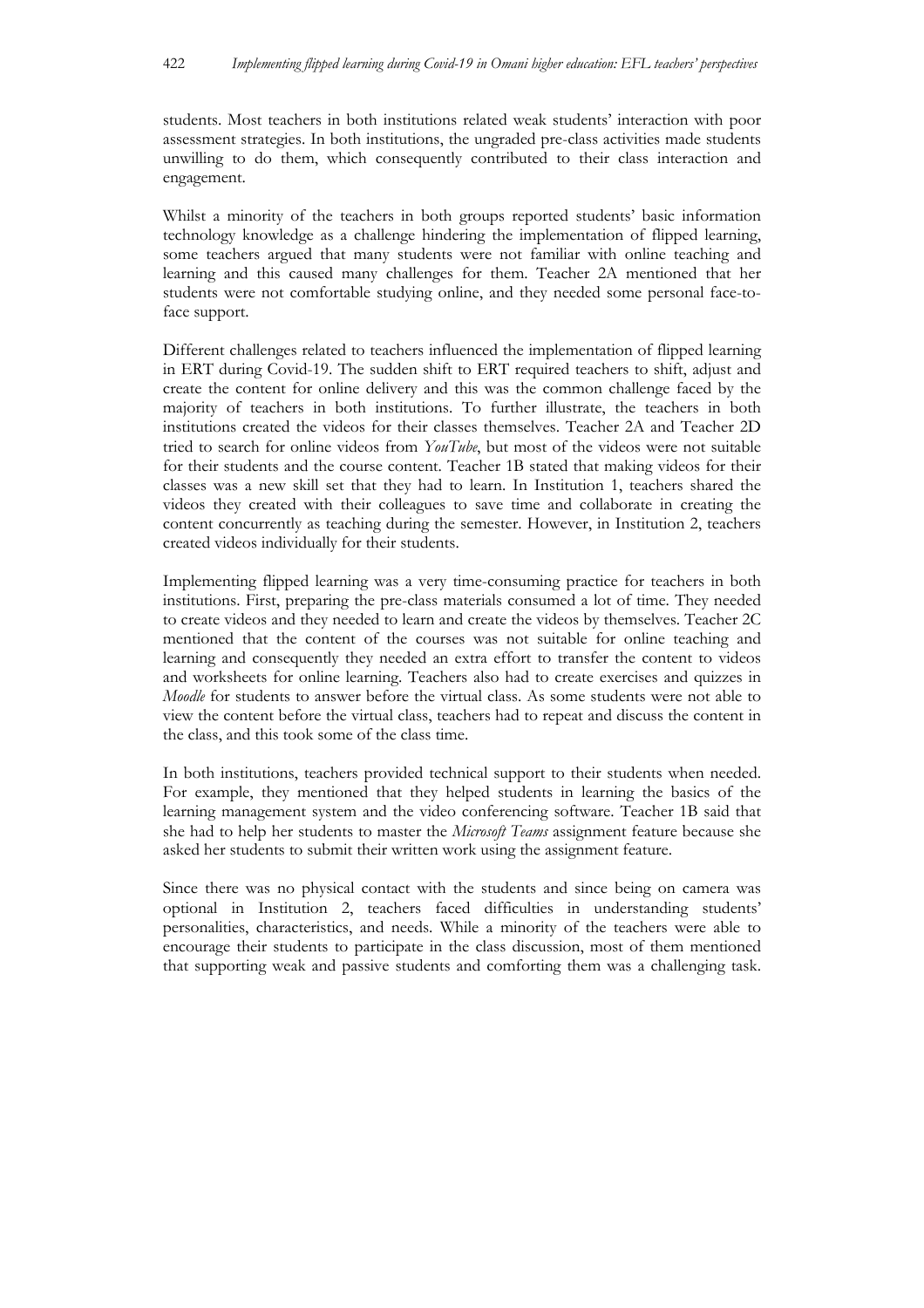The lack of pre-graded activities and the lack of a monitoring system that tracked students' progress made the situation worse in Institution 2.

Apart from identifying and supporting weak students, the teachers in both institutions reported that providing feedback was difficult and it consequently negatively influenced students' learning. Teacher 2A used voice notes to provide feedback to students writing. However, some students did not listen to them, and she could not realise the impact of the oral feedback on the students' written work. Teachers tried to provide delayed group feedback during the virtual class, but this was not very effective because some students were not able to relate the general feedback to their own work. Teachers used the share screen function to give feedback to students during the virtual class.

Some institution-related challenges were identified that influenced the successful implementation of flipped learning. Lack of support was one of the common challenges among teachers in both institutions. They stated that the management did not provide support regarding the implementation of flipped learning. Since flipped learning was initiated by the course leader in Institution 1, Teacher 1B mentioned that the course leader gave some suggestions and ideas, but he was not able to review the materials because of time limitations. However, the teachers in Institution 2 oversaw everything, as implementing flipped learning was their own initiative. The teachers expected some support in providing training opportunities on creating videos and preparing online activities and quizzes.

The assessment methods adopted posed some challenges in implementing flipped learning. Teachers reported that while content shifted to online delivery, traditional testing measures and objective tests remained the same throughout the ERT period. Since teachers opted for alternative assessment in pre-class and during class activities, such as observations, discussions, and group work activities, this did not match the objectives in summative assessment. In Institution 1, there was room for change, but teachers did not have sufficient time to do content creation and revision along with modifications to the assessment. Meanwhile, the teachers in Institution 2 were not able to modify the course assessment as that process was centralised. They stated that the central committee of assessment made some minor adjustments to the assessment and some modifications to the assessment criteria and marking rubrics.

In addition to lack of support, a minority of teachers reported facing some Internet connectivity issues when working from campus. This posed some difficulties for uploading and downloading content to their course pages. However, they later noticed some improvement to the Internet connection and technological infrastructure. Some teachers also reported that the quick shift to ERT and the nature of their courses made the implementation of flipped learning an overwhelming task.

### **Suggestions for better implementation of flipped learning during ERT**

While most teachers showed willingness to continue using flipped learning, they provided some suggestions for better implementation, based on their current experience. Most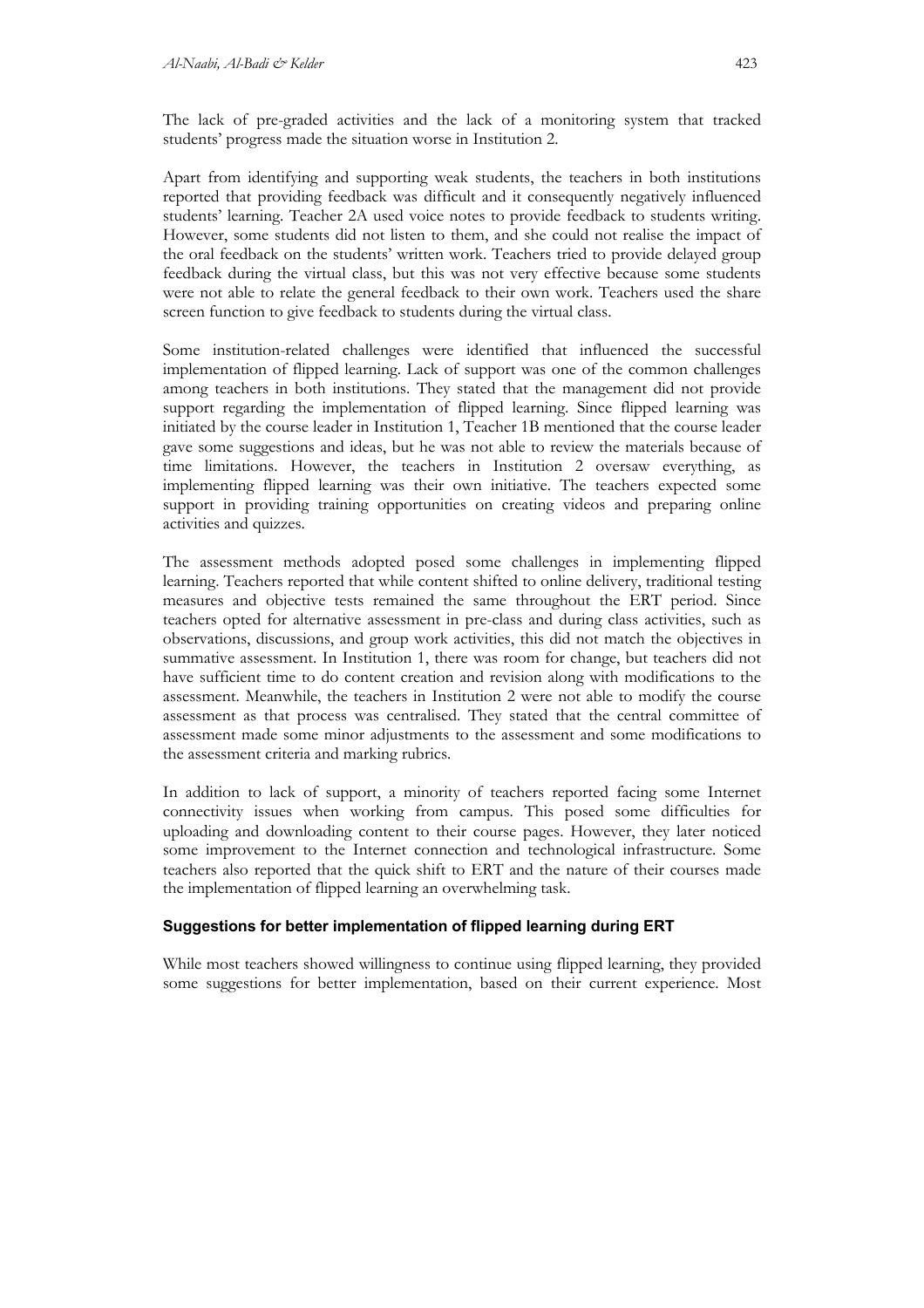teachers stated the necessity for better Internet connectivity. Moreover, teachers suggested better learning management systems be used to facilitate the implementation of flipped learning. Teachers suggested working in small teams to create and review the content and activities used for flipped learning. Moreover, considering the different economic levels of students' families, they argued that the institutions should provide laptops and Internet access to students in low socio-economic circumstances. Furthermore, teachers called for professional development programs related to flipped learning.

Teachers suggested that individual differences and learning styles in one class should be considered. While some of the teachers from Institution 1 stressed that teachers could create or adapt materials that suit their students' needs, Teacher 2A emphasised the need to design some challenging materials for the students.

One of the suggestions was to develop students' information technology skills so that they can deal properly with virtual flipped learning. Teacher 1C indicated that students need to be trained and they need to master basic information technology skills before flipped learning could take place. Teachers suggested rewarding students for completing the activities. These rewards can be assigning marks for the activities or decreasing one hour of students' absenteeism.

Teachers suggested that flipped learning should be initiated and supported by the institutions. Most of the teachers realised the advantages that flipped learning could bring not only to the students' level but also to the teachers' and institutions' level. Teacher 2B expressed the rejection of some colleagues to work with her on a flipped learning project. Hence, according to her, once flipped learning is emphasised in the institution's teaching and learning process, it will be better implemented across the institution.

## **Conclusions**

Emergency remote teaching (ERT) was rapidly adopted in Oman and all over the world. Its implementation was characterised by many challenges, for students, teachers and institutions. This study investigated how EFL teachers in Oman implemented flipped learning. It has identified significant implications for policy and teaching practice, given the Covid-19 pandemic continues to affect curriculum delivery and require the capacity to rapidly switch to ERT with short notice. The lessons learned from the initial phase of (rapid) curriculum adaption for ERT, in this case using a flipped approach, can inform further development of curricula and understanding of the benefits and challenges of using flipped learning approaches to deliver ERT curricula.

This qualitative explanatory case study method, with thematic analysis of the data, identified and analysed EFL teachers' implementation experiences, analysed discussion group responses to articulate significant themes, and contextualise the Oman research study with existing literature. Four themes were identified: advantages, strategies, challenges, and suggestions for better practice.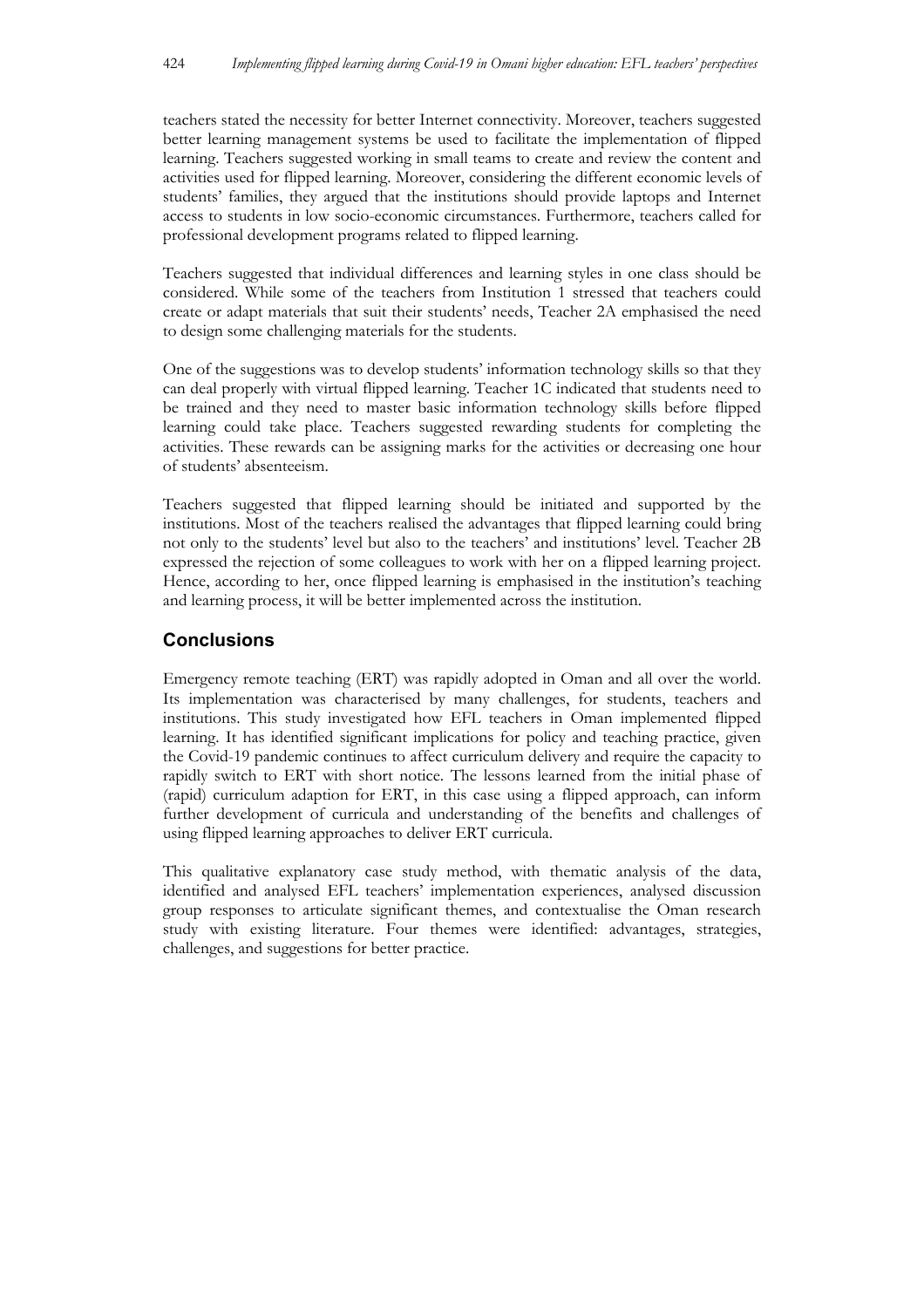#### **Implementing flipped learning in ERT**

The literature identified three factors that contribute to the effectiveness of a flipped learning method for curriculum delivery. Teacher willingness to prepare out-of-class activities; students independently and responsibly undertaking out-of-class learning activities; and a learning environment that facilitates students acquiring knowledge and developing skills. These findings align with the literature and add that collaborative course redesign for flipped learning, institutional support and teacher training can enhance the effectiveness of flipped learning in ERT contexts.

The literature also identifies challenges related to teachers, students, and the technical and institutional environment. This study confirmed that technical issues for EFL teachers and students in Oman are consistent with the literature. Likewise, there is need for an institutional environment that supports flipped approaches – including adapting policies to enable flipped curriculum and assessment design and providing adequate resources (Internet connectivity and access to adequate computers) and training for staff and students in communications technologies and learning management systems. The study highlighted the need to redesign course assessment to align formative course assessment and summative assessment with flipped learning pre-class and in-class activities.

The study also confirmed the problems faced by teachers including workload and lack of time to adequately design and evaluate teaching materials for quality. The issue of motivating and engaging students in the learning activities and developing their capacity for independent learning was also identified. To increase students' motivation and engagement, the study highlighted the importance of teacher interaction with the students before, during and after class through emails, class meetings and learning management systems.

In addition, this study highlighted aspects of in-class group work and the need to accommodate different students' capacities and allocate group membership to ensure all students participate. Also, the study found that some students might require individual support and intervention that the teacher can provide virtually before or after the class.

Overall, it is been argued that not all flipped interventions are created equal and that the educational context influences the relative advantages of using a flipped learning approach (Bredow et al., 2021). However, the advantages: time-saving, language exposure, engagement, motivation and participation, found in the Omani context are similar to the flipped learning benefits highlighted in the international Australian context (Bond, 2019; Fisher et al., 2017; Tomas et al., 2019), Asian context (Lee et al., 2018; Kwon & Woo, 2017; Uosaki et al., 2015) and European context (López Belmonte et al., 2019; Kristensen et al., 2020). Therefore, it is obvious that when adopted in Middle Eastern nations such as Oman, flipped learning has the potential to achieve significant increases in foreign language learning, similar to the Australian, Asian and European contexts.

Differences in the setting in which flipped learning is implemented might be one source of variation in the outcomes of flipped learning. However, as far as the flipped learning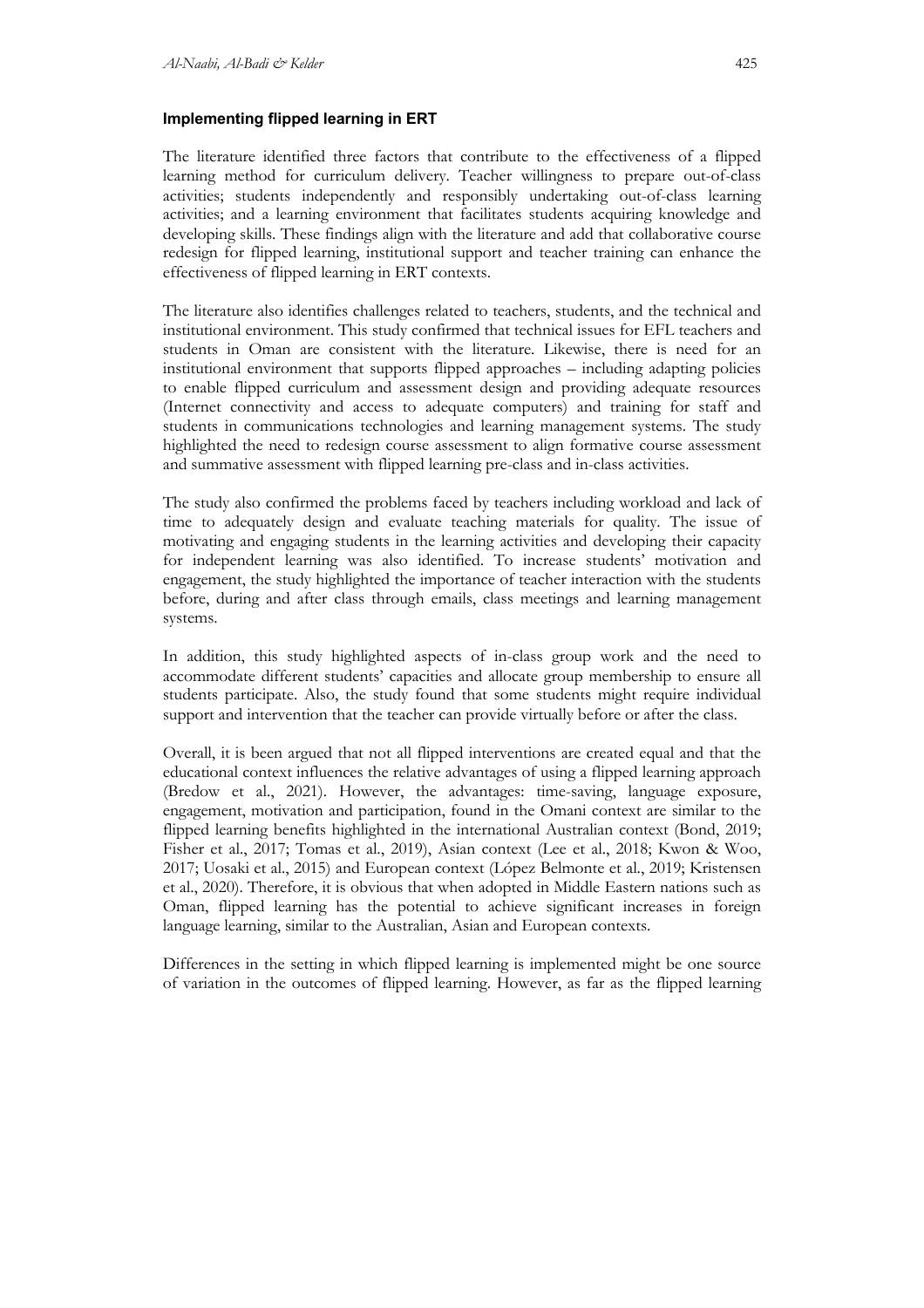strategies are concerned, the results showed that EFL instructors followed the pre-class activities, in-class activities and post-class activities during ERT. The flipped learning activities practised internationally in European and US settings as in the studies by Christiansen et al. (2017) and Simko et al. (2019) were also practised locally by EFL instructors with some variations on implementation due to the sudden shift to ERT. Similarly, EFL instructors encountered obvious challenges addressed worldwide in the reviewed literature. Common challenges pause some concerns locally and internationally, such as the immense amount of time required for preparation, students' lack of independent learning and lack of institutional support.

### **Recommendations**

For effective flipped learning, individual differences and learning styles should be considered in the design of learning activities and learning materials suited for students' needs, and also to provide challenges. Higher education institutions should provide resources and training to teachers and students to focus learning on the curriculum content rather than on how to use the technology to facilitate learning. Furthermore, the benefits of a flipped learning approach for ERT will be realised more effectively when the institution's policies and procedures enable flipped curriculum design, particularly for assessment.

### **Limitations**

The EFL language teachers' experience of using flipped learning in the ERT context was not extensive and many of the challenges they reported may not be applicable to teachers' experiences in flipped approaches. Although the sample of the study provided in-depth data that can contribute to the generalisability of the results, the data is limited to two institutions and their EFL teachers. As the study is situated within the interpretive research paradigm using snowball sampling, it has been able to showcase only the statues of implementing flipped learning in Oman during Covid-19 rather than the extent of adopting the teaching method, so readers should be cautious when interpreting these results.

### **Future research**

Further research is needed to determine the preferred types of pre-class and in-class activities that can better engage students in the learning process in ERT contexts. Future research might investigate teachers' strategies in adapting their curricula for flipped learning methods. There is a need for research in diverse geographical locations and diverse disciplines. Also, replicating the study with additional data sets (e.g. survey) and using different research designs (e.g. mixed methods) is suggested for future research. There is a need for scholarly investigations to indicate teachers' willingness to adapt the method and a need for further showcasing studies, aiming at comparing local endeavours with international examples. Further investigations might consider ways of implementing flipped learning methods for post-pandemic situations where students are back to campus, and how the current experiences might shape future implementations.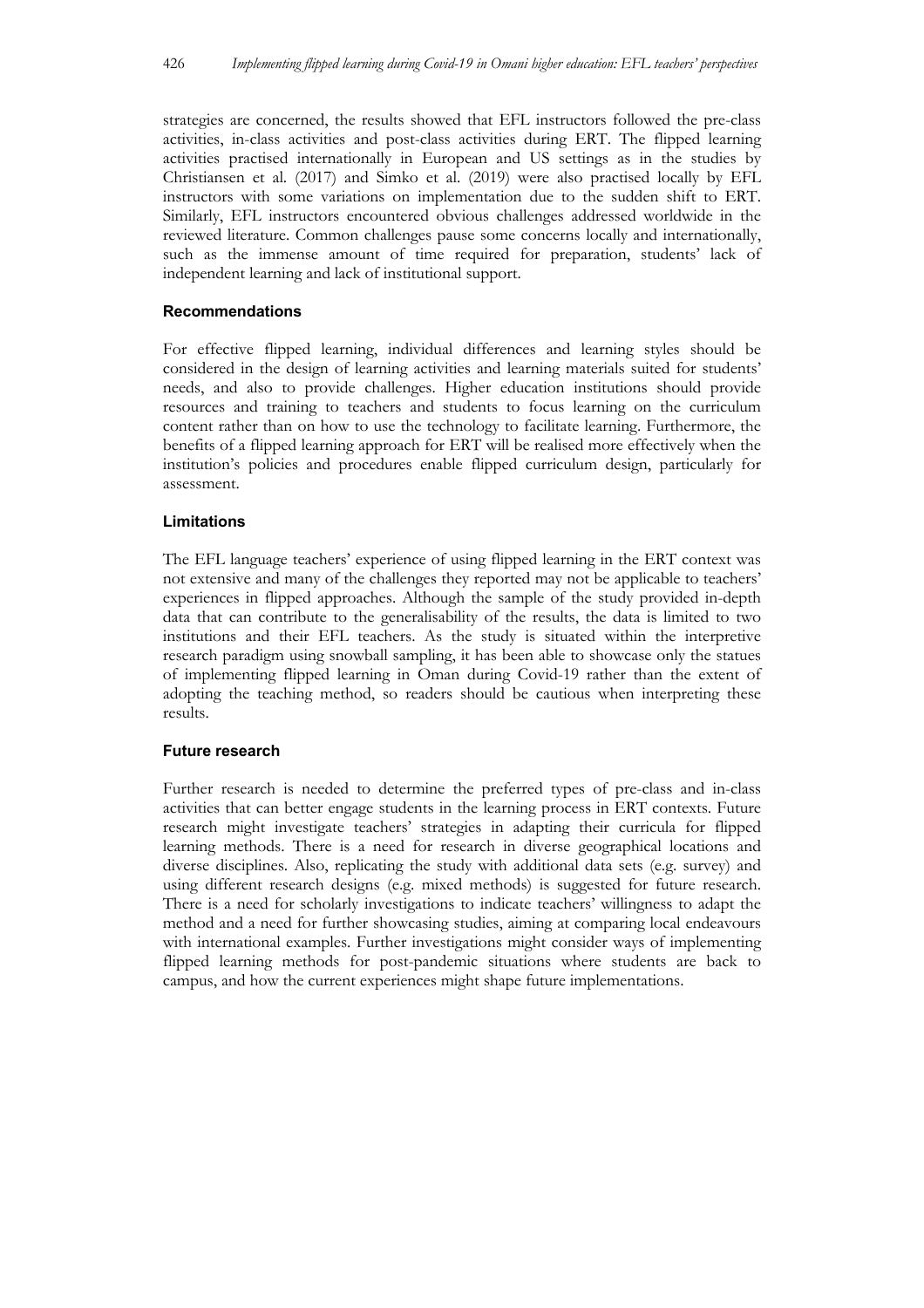### **References**

- Abdekhoda, M., Maserat, E. & Ranjbaran, F. (2020). A conceptual model of flipped classroom adoption in medical higher education. *Interactive Technology and Smart Education*, 17(4), 393-401. https://doi.org/10.1108/itse-09-2019-0058
- Ahmad, S. Z. (2016). The flipped classroom model to develop Egyptian EFL students' listening comprehension. *English Language Teaching*, 9(9), 166. https://doi.org/10.5539/elt.v9n9p166
- Akçay, G. & Akçay, M. (2018). The flipped classroom: A review of its advantages and challenges. *Computers & Education*, 126, 334-345. https://doi.org/10.1016/j.compedu.2018.07.021
- Al-Naabi, I. S. (2020). Is it worth flipping? The impact of flipped classroom on EFL students' grammar. *English Language Teaching*, 13(6), 64-75. https://doi.org/10.5539/elt.v13n6p64
- Ali, M., Bilal, H. S. M., Razzaq, M. A., Khan, J., Lee, S., Idris, M., Aazam, M., Choi, T., Han, S. C. & Kang, B. H. (2017). IoTFLiP: IoT-based flipped learning platform for medical education. *Digital Communications and Networks*, 3(3), 188-194. https://doi.org/10.1016/j.dcan.2017.03.002
- Amin, F. M. & Sundari, H. (2020). EFL students' preferences on digital platforms during emergency remote teaching: Video conference, LMS, or Messenger application? *Studies in English Language and Education*, 7(2), 362-378. https://doi.org/10.24815/siele.v7i2.16929
- Bauer-Ramazani, C., Graney, J. M., Marshall, H. W. & Sabieh, C. (2016). Flipped learning in TESOL: Definitions, approaches, and implementation. *TESOL Journal*, 7(2), 429- 437. https://doi.org/10.1002/tesj.250
- Baytiyeh, H. & Naja, M. K. (2017). Students' perceptions of the flipped classroom model in an engineering course: A case study. *European Journal of Engineering Education*, 42(6), 1048-1061. https://doi.org/10.1080/03043797.2016.1252905
- Bergmann, J. & Sams, A. (2015). *Flipped learning: Gateway to student engagement*. International Society for Technology in Education.
- Bond, M. (2019). Flipped learning and parent engagement in secondary schools: A South Australian case study. *British Journal of Educational Technology*, 50(3), 1294-1319. https://doi.org/10.1111/bjet.12765
- Braun, V. & Clarke, V. (2006). Using thematic analysis in psychology. *Qualitative Research in Psychology*, 3(2), 77-101. https://doi.org/10.1191/1478088706qp063oa
- Bredow, C. A., Roehling, P. V., Knorp, A. J. & Sweet, A. M. (2021). To flip or not to flip? A meta-analysis of the efficacy of flipped learning in higher education. *Review of Educational Research*, 91(6), 878-918. https://doi.org/10.3102/00346543211019122
- Christiansen, M. A., Lambert, A. M., Nadelson, L. S., Dupree, K. M. & Kingsford, T. A. (2017). In-class versus at-home quizzes: Which is better? A flipped learning study in a two-site synchronously broadcast organic chemistry course. *Journal of Chemical Education*, 94(2), 157-163. https://doi.org/10.1021/acs.jchemed.6b00370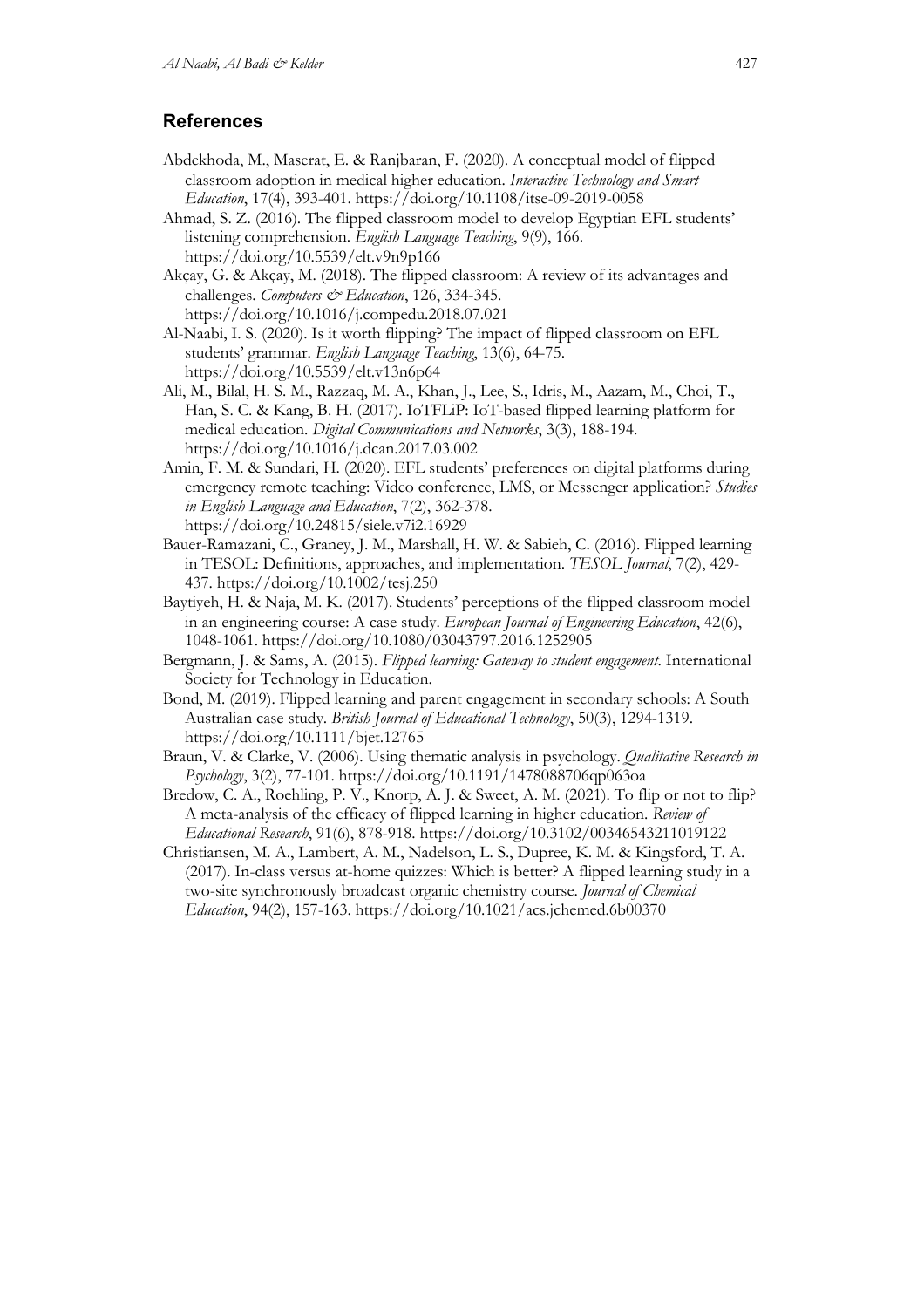- Christiansen, M. A., Nadelson, L., Etchberger, L., Cuch, M., Kingsford, T. A. & Woodward, L. O. (2017). Flipped learning in synchronously-delivered, geographicallydispersed general chemistry classrooms. *Journal of Chemical Education*, 94(5), 662-667. https://doi.org/10.1021/acs.jchemed.6b00763
- Crawford, J., Butler-Henderson, K., Rudolph, J., Malkawi, B., Glowatz, M., Burton, R., Magni, P. A. & Lam, S. (2020). COVID-19: 20 countries' higher education intra-period digital pedagogy responses. *Journal of Applied Learning & Teaching*, 3(1), 9-28. https://doi.org/10.37074/jalt.2020.3.1.7
- Creswell, J. W. (2018). *Educational research: Planning, conducting and evaluating quantitative and qualitative research* (6th ed.). Pearson.
- Das, A. K., Nguyen, Q. T., Nguyen, A. T., Nomikoudis, M. & Dung, H. V. (2019). Course redesign to incorporate flipped delivery: A business degree case in Vietnam. *Issues in Educational Research*, 29(2), 363-383. http://www.iier.org.au/iier29/das.pdf
- Dilshad, R. M. & Latif, M. I. (2013). Focus group interview as a tool for qualitative research: An analysis. *Pakistan Journal of Social Sciences*, 33(1), 191-198. https://www.bzu.edu.pk/PJSS/Vol33No12013/PJSS-Vol33-No1-16.pdf
- Fisher, R., Ross, B., LaFerriere, R. & Maritz, A. (2017). Flipped learning, flipped satisfaction, getting the balance right. *Teaching & Learning Inquiry*, 5(2), 114-127. https://doi.org/10.20343/teachlearninqu.5.2.9
- González-Gómez, D., Jeong, J. S., & Cañada-Cañada, F. (2019). Enhancing science selfefficacy and attitudes of pre-service teachers (PST) through a flipped classroom learning environment. *Interactive Learning Environments*, online first. https://doi.org/10.1080/10494820.2019.1696843
- Halili, S. H., Razak, R. A. & Zainuddin, Z. (2015). Enhancing collaborative learning in flipped classroom. *Australian Journal of Basic and Applied Sciences*, 9(7), 147-149 http://ajbasweb.com/old/ajbas/2015/April/147-149.pdf
- Han, Y. J. (2015). Successfully flipping the ESL classroom for learner autonomy. *NYS TESOL Journal*, 2(1), 98-109. http://journal.nystesol.org/jan2015/Han\_98- 109\_NYSTJ\_Vol2Iss1\_Jan2015.pdf
- Hartshorne, R., Baumgartner, E., Kaplan-Rakowski, R., Mouza, C. & Ferdig, R. E. (2020). Special issue editorial: Preservice and inservice professional development during the COVID-19 pandemic. *Journal of Technology and Teacher Education*, 28(2), 137-147. https://www.learntechlib.org/primary/p/216910/
- Hodges, C., Moore, S., Lockee, B., Trust, T. & Bond, A. (2020). The difference between emergency remote teaching and online learning. *Educause Review*, 27 March. https://er.educause.edu/articles/2020/3/the-difference-between-emergency-remoteteaching-and-online-learning
- Huang, Y.-N. & Hong, Z.-R. (2016). The effects of a flipped English classroom intervention on students' information and communication technology and English reading comprehension. *Educational Technology Research and Development*, 64(2), 175-193. https://doi.org/https://doi.org/10.1007/s11423-015-9412-7
- Iglesias-Pradas, S., Hernández-García, Á., Chaparro-Peláez, J. & Prieto, J. L. (2021). Emergency remote teaching and students' academic performance in higher education during the COVID-19 pandemic: A case study. *Computers in Human Behavior*, 119, article 106713. https://doi.org/10.1016/j.chb.2021.106713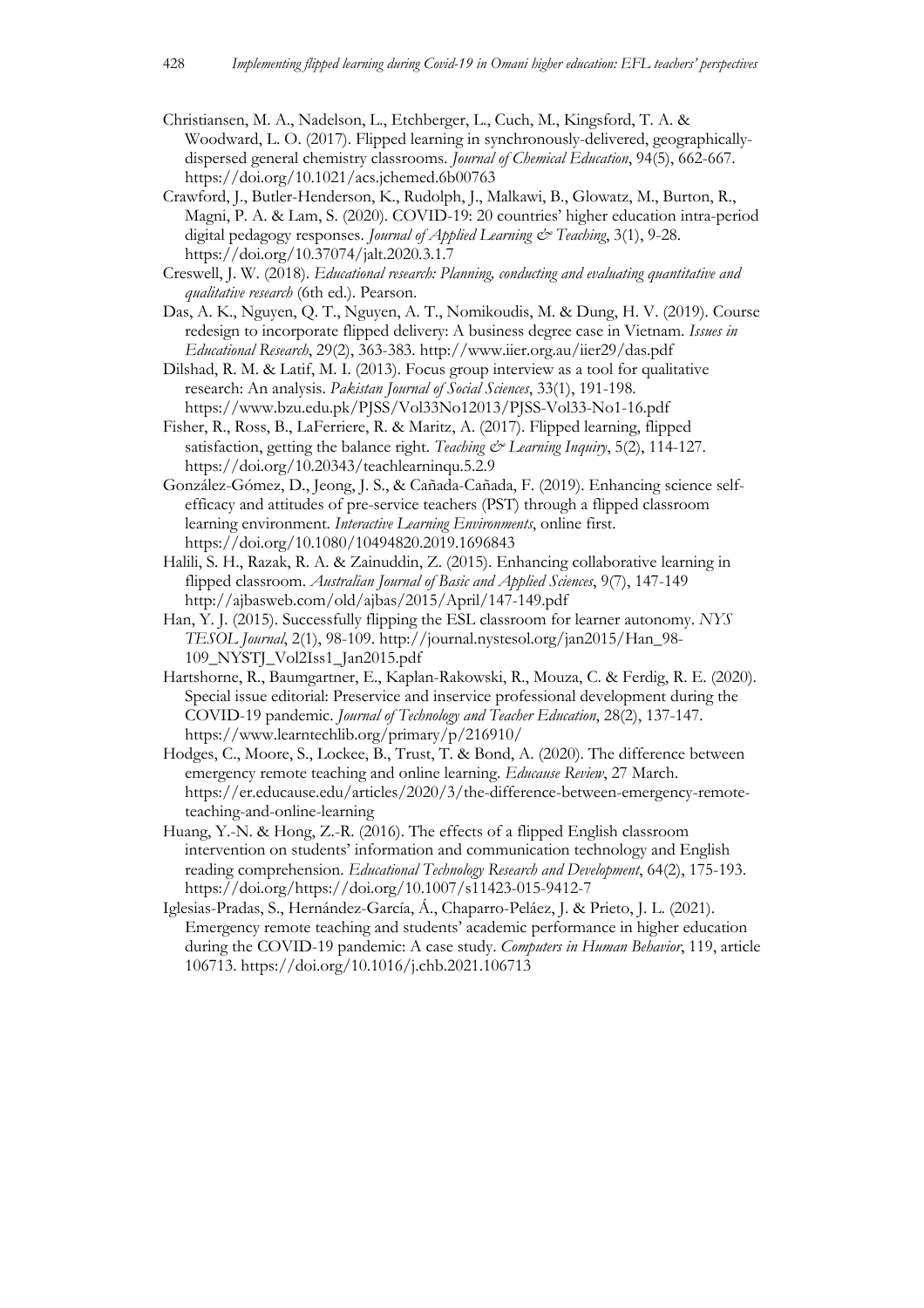- Kristensen, N. S., Kofoed, L. B., Bruun-Pedersen, J. R. & Andreasen, L. B. (2020). Flipped learning in a PBL environment - An explorative case study on motivation. *The European Journal of Social & Behavioural Sciences*, 27(1), 41-53. https://doi.org/10.15405/ejsbs.268
- Kvashnina, O. S. & Martynko, E. A. (2016). Analyzing the potential of flipped classroom in ESL teaching. *International Journal of Emerging Technologies in Learning*, 11(3), 71-73. https://doi.org/10.3991/ijet.v11i03.5309
- Kwon, J. E. & Woo, H. R. (2017). The impact of flipped learning on cooperative and competitive mindsets. Sustainability 2018, 10(1), article 79. https://doi.org/10.3390/su10010079
- Lape, N. K., Levy, R., Yong, D. H., Eddy, R. & Hankel, N. (2016). Probing the flipped classroom: A controlled study of teaching and learning outcomes in undergraduate engineering and mathematics. *Proceedings ASEE Annual Conference & Exposition*, 14-17 June. https://doi.org/10.18260/p.24590
- Lee, G. & Wallace, A. (2018). Flipped learning in the English as a foreign language classroom: Outcomes and perceptions. *TESOL Quarterly*, 52(1), 62-84. https://doi.org/10.1002/tesq.372
- Lee, J., Park, T. & Davis, R. O. (2018). What affects learner engagement in flipped learning and what predicts its outcomes? *British Journal of Educational Technology*, 53(2), 211-228. https://doi.org/10.1111/BJET.12717
- López Belmonte, J., Pozo Sánchez, S., & Del Pino Espejo, M. J. (2019). Projection of the flipped learning methodology in the teaching staff of cross-border contexts. *Journal of New Approaches in Educational Research*, 8(2), 184-200. https://doi.org/10.7821/naer.2019.7.431
- Marshall, H. W. & Kostka, I. (2020). Fostering teaching presence through the synchronous online flipped learning approach. *TESL-EJ*, 24(2), 1-014. https://www.tesl-ej.org/wordpress/issues/volume24/ej94/ej94int/
- Mills, G. E. & Gay, L. R. (2016). *Educational research: Competencies for analysis and application* (11th ed.). Pearson Education Limited.
- Mursyidah, H., Hermoyo, R. P. & Suwaibah, D. (2021). Does flipped learning method via MOODLE can improve outcomes and motivation of discrete mathematics learning during COVID-19 pandemic? *Journal of Physics: Conference Series*. https://doi.org/10.1088/1742-6596/1720/1/012007
- Ozdamli, F. & Asiksoy, G. (2016). Flipped classroom approach. *World Journal on Educational Technology*, 8(2), 98-105. https://doi.org/10.18844/wjet.v8i2.640
- Özüdoğru, F. (2021). Turkish preservice teachers' experiences with emergency remote teaching : A phenomenological study. *Issues in Educational Research*, 31(1), 166-187. http://www.iier.org.au/iier31/ozudogru.pdf
- Pierce, R. & Fox, J. (2012). Vodcasts and active-learning exercises in a "flipped classroom" model of a renal pharmacotherapy module. *American Journal of Pharmaceutical Education*, 76(10). https://doi.org/10.5688/ajpe7610196
- Rabiee, F. (2004). Focus-group interview and data analysis. *Proceedings of the Nutrition Society*, 63(4), 655-660. https://doi.org/10.1079/pns2004399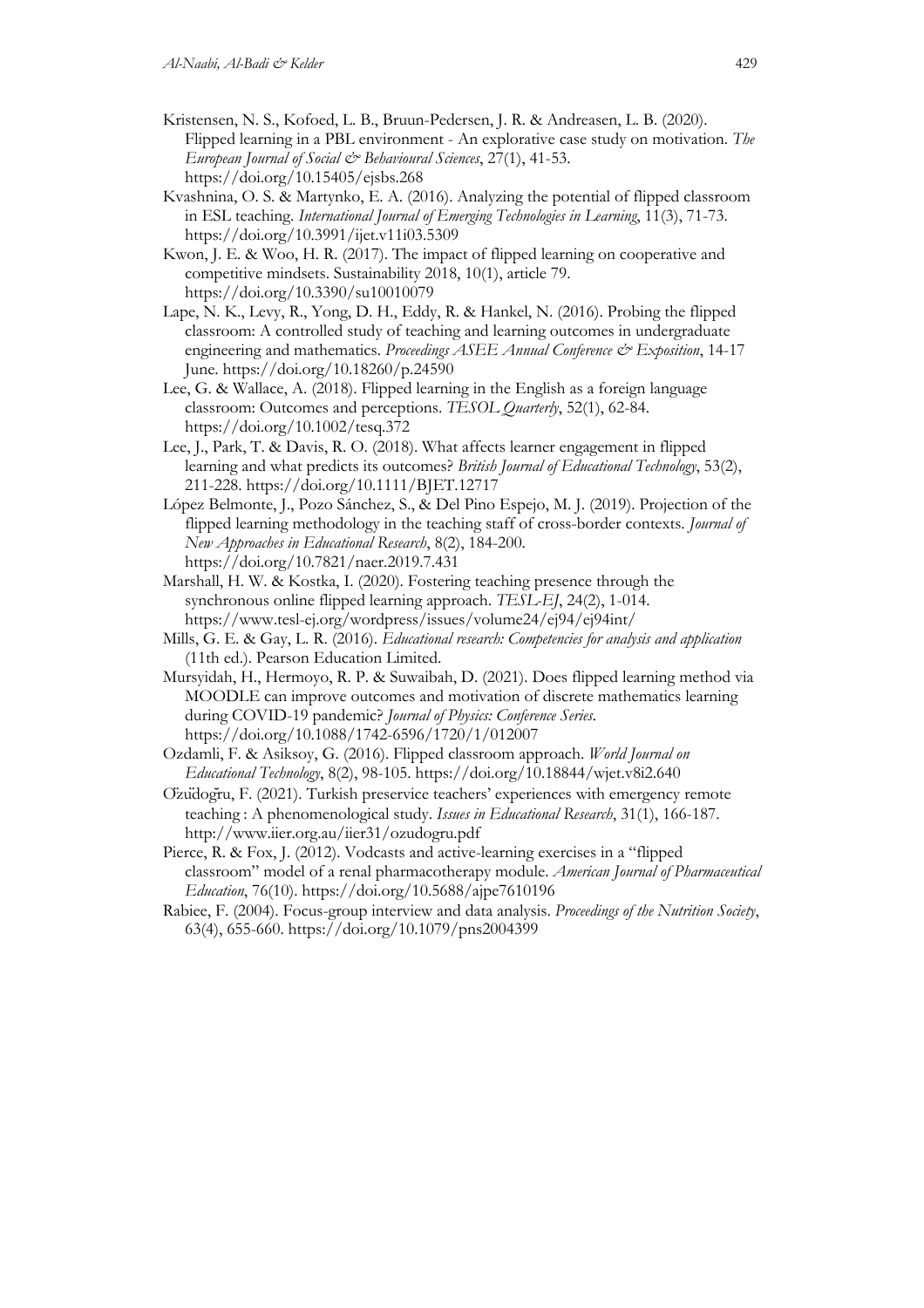- Rapanta, C., Botturi, L., Goodyear, P., Guàrdia, L. & Koole, M. (2020). Online university teaching during and after the Covid-19 crisis: Refocusing teacher presence and learning activity. *Postdigital Science and Education*, 2, 923-945. https://doi.org/10.1007/s42438- 020-00155-y
- Simko, T., Pinar, I., Pearson, A., Huang, J., Mutch, G., Patwary, A. S., Lui, M., Carberry, J. & Ryan, K. (2019). Flipped learning – a case study of enhanced student success. *Australasian Journal of Engineering Education*, 24(1), 35-47. https://doi.org/10.1080/22054952.2019.1617650
- Tang, T., Abuhmaid, A. M., Olaimat, M., Oudat, D. M., Aldhaeebi, M. & Bamanger, E. (2020). Efficiency of flipped classroom with online-based teaching under COVID-19. *Interactive Learning Environments*, 1-12. https://doi.org/10.1080/10494820.2020.1817761
- Tomas, L., Evans, N. (Snowy), Doyle, T. & Skamp, K. (2019). Are first year students ready for a flipped classroom? A case for a flipped learning continuum. *International Journal of Educational Technology in Higher Education*, 16(1), article 5. https://doi.org/10.1186/s41239-019-0135-4
- Turan, Z. & Akdag-Cimen, B. (2020). Flipped classroom in English language teaching: A systematic review. *Computer Assisted Language Learning*, 33(5-6), 590-606. https://doi.org/10.1080/09588221.2019.1584117
- UNESCO (2020). Global Education Coalition: Covid-19 Education Response. https://en.unesco.org/covid19/educationresponse/globalcoalition
- Uosaki, N., Ogata, H. & Mouri, K. (2015). Towards flipped learning using ubiquitous learning log system in L2 learning class. In G. Chen, V. Kumar, Kinshuk, R. Huang & S. C. Kong (Eds.), *Emerging Issues in Smart Learning*, pp.353-360. https://doi.org/10.1007/978-3-662-44188-6\_49
- Van Veldhuizen, B., Oostdam, R., Enthoven, M. & Snoek, M. (2020). Reflective movements in the professional development of teacher educators as supervisors of student research in higher education. *European Journal of Teacher Education,* 44(4), 452- 467. https://doi.org/10.1080/02619768.2020.1777977
- Veldthuis, M., Alers, H., Malinowska, A. & Peng, X. (2020). Flipped classrooms for remote teaching during the COVID-19 pandemic. *CSERC '20: Proceedings of the 9th Computer Science Education Research Conference,* October 2020. Article No.: 16. https://doi.org/10.1145/3442481.3442512
- Yen, T.-F. (2020). The performance of online teaching for flipped classroom based on COVID-19 aspect. *Asian Journal of Education and Social Studies*, 8(3), 57-64. https://doi.org/10.9734/AJESS/2020/v8i330229
- Yong, D., Levy, R. & Lape, N. (2015). Why no difference? A controlled flipped classroom study for an introductory differential equations course. *PRIMUS: Problems, Resources, and Issues in Mathematics Undergraduate Studies*, 25(9-10), 907-921. https://doi.org/10.1080/10511970.2015.1031307
- Zawilinski, L., Shattuck, J. & Hansen, D. (2020). Professional development to promote active learning in the flipped classroom: A faculty perspective. *College Teaching*, 68(2), 87-102. https://doi.org/10.1080/87567555.2020.1753643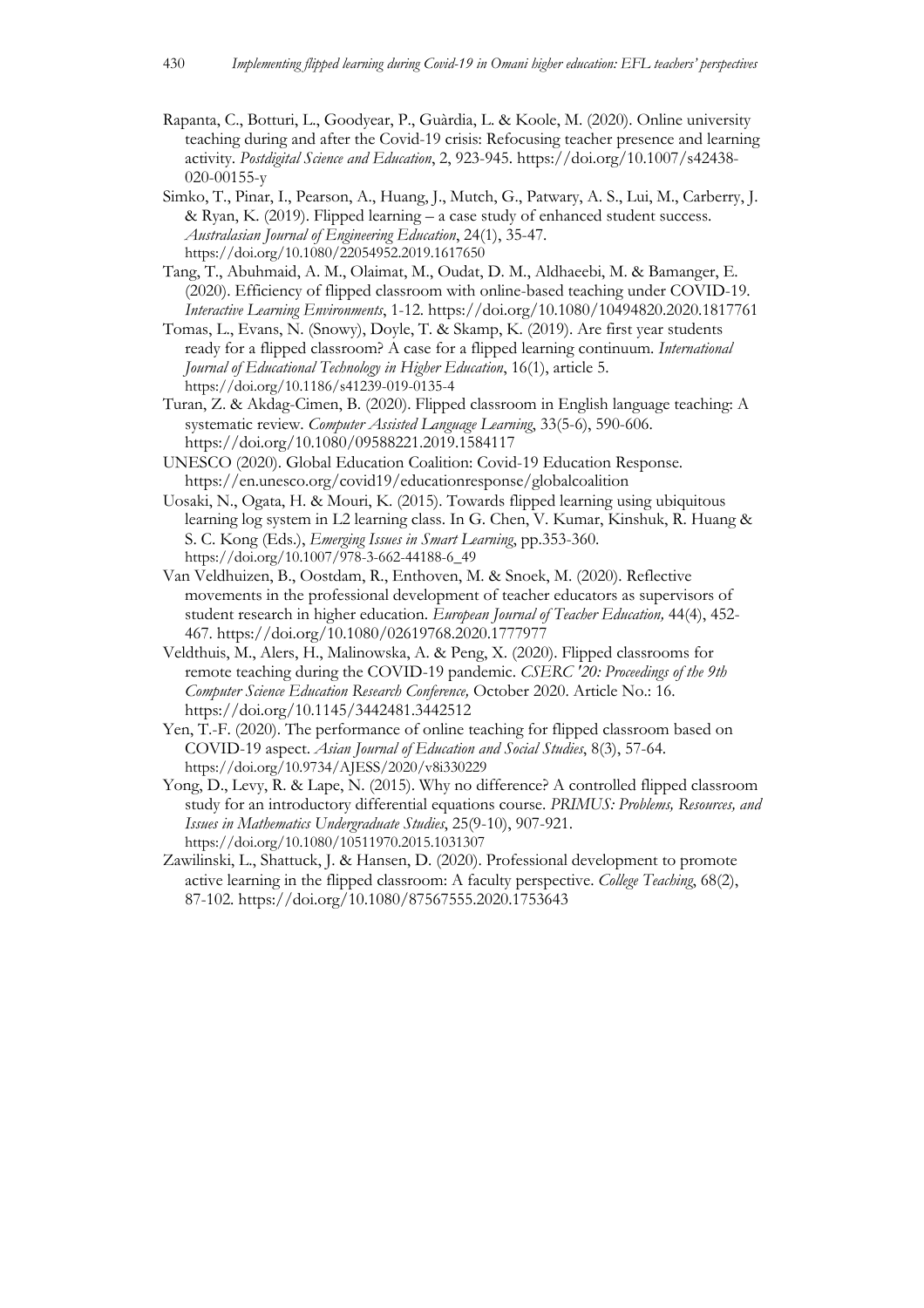## **Appendix A: Focus group discussion guide**

### **Welcoming note**

Good afternoon and welcome to our session. Thank you for taking the time to join us today to talk about your experience with flipped learning methodology in the ERT during COVID-19. My name is Ishaq Al-Naabi, an English Language Lecturer at the University of Technology and Applied Sciences and assisting me today is Amal Al-Badi, an instructional developer at the Virtual and Learning Environment Department, Military Technological College.

You have been invited for this discussion because of your experience and implementation of flipped learning methodology during COVID-19.

There are no right or wrong contributions, but rather differing points of view which are all respected, appreciated and add insights to our study. Please feel free to share your point of view even if it differs from what others have said. Comments and challenges faced are helpful to our study. You do not need to agree with others, but you need to listen carefully as others share their views.

We are video recording this session as the recording will help us capture all contributions and issues raised. We appreciate it if you would keep your cameras on as this will help us to capture the non-verbal data. We will not use any of your names in reporting and discussing the results of this discussion. You may be assured of complete confidentiality.

Let's begin this discussion by giving a brief introduction about yourself. Now, let us open this discussion on how you implemented flipped learning in the ERT during COVID-19.

### **Pool of questions:**

### **Section 1 (implementation)**

- 1. What do you describe your general experience with flipped learning?
- 2. To what extent was flipped learning helpful during ERT? Why?
- 3. How did you plan/design your online flipped learning?
- 4. What instructional/learning techniques did you use in your teaching to facilitate the use of flipped learning (before-during and after class)?
- 5. What technologies did you use in your teaching to facilitate the use of flipped learning?
- 6. What kind of materials/activities did you provide your students?
	- Before the class? How did you prepare these materials/activities?
	- During the class? How did you prepare these materials/activities?
	- After the class? How did you prepare these materials/activities?
- 7. How did your students respond to these materials/activities (before-during and after class)?
- 8. What evaluation measures did you use to monitor students' learning in the course?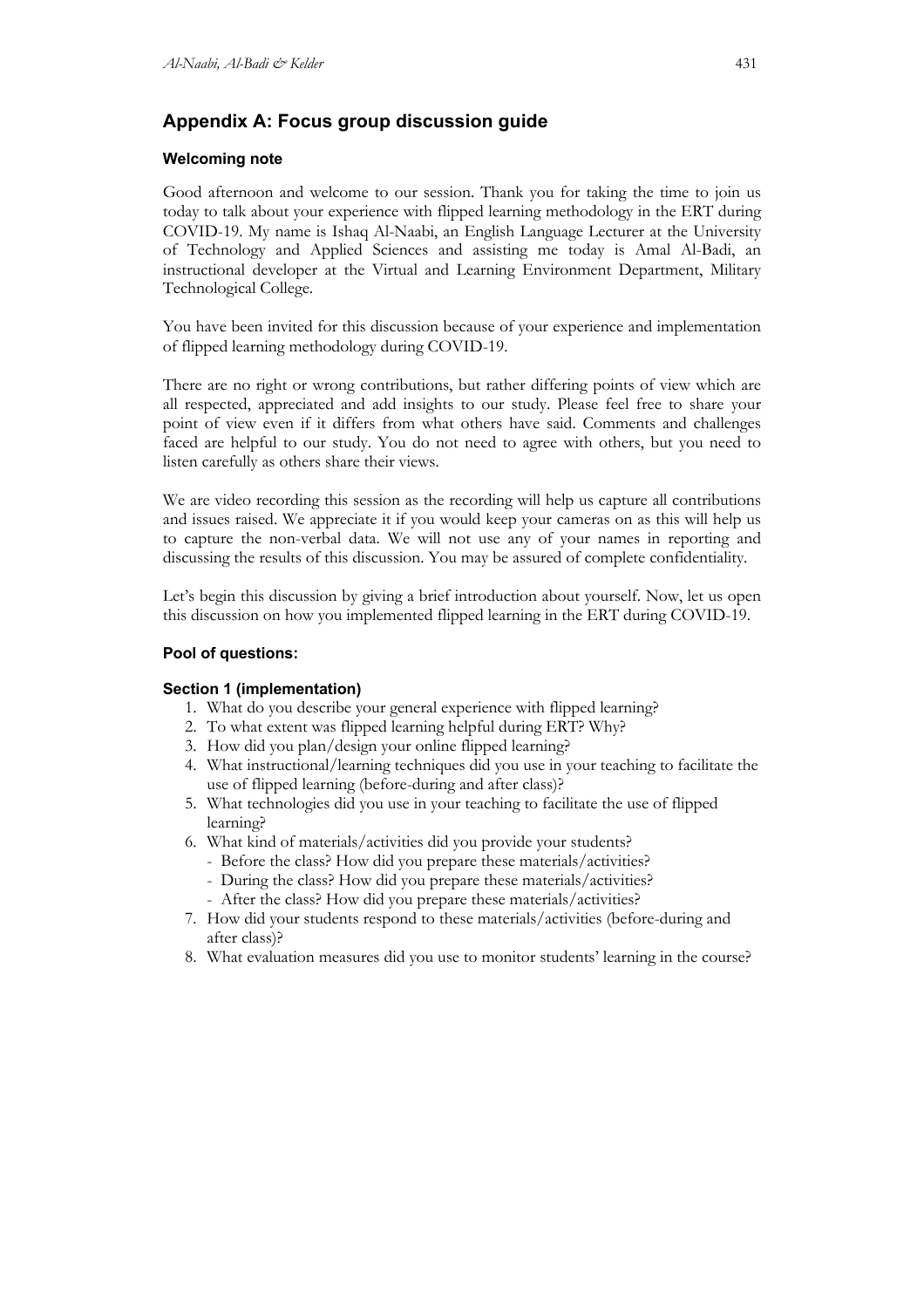### **Section 2 (challenges)**

- 1. What challenges did you face in implementing the flipped learning during ERT?
- 2. How did you address these challenges?
- 3. To what extent were you able to address these challenges? Who supported you?

### **Section 3 (future plans)**

- 1. If you were to implement this methodology again, what changes would you propose?
- 2. What recommendations would you give to your colleagues who are planning to follow this teaching methodology?

### **Closing remarks**

Thank you very much for participating in this discussion. Your input on the implementation of flipped learning methodology in the ERT during COVID-19 has helped us achieve the purpose of our study. Please let us know if you would like to add anything before we end this discussion.

Once the research findings are published, we will notify you. We can provide you with a copy of the results, upon request.

Thank you.

### **Appendix B: Participants' demographic information**

| Pseudonym  | Gender | Years of EFL<br>teaching<br>experience | Self-rating of previous<br>experience with flipped learning |
|------------|--------|----------------------------------------|-------------------------------------------------------------|
| Teacher 1A | Female | 16                                     | Moderate                                                    |
| Teacher 1B | Female | 17                                     | Moderate                                                    |
| Teacher 1C | Female | 6                                      | Moderate                                                    |
| Teacher 1D | Female | 9                                      | Moderate                                                    |
| Teacher 2A | Female | 13                                     | Moderate                                                    |
| Teacher 2B | Male   | 10                                     | Very good                                                   |
| Teacher 2C | Female | 23                                     | Moderate                                                    |
| Teacher 2D | Male   | 21                                     | Very good                                                   |
| Teacher 2E | Male   | 15                                     | Moderate                                                    |